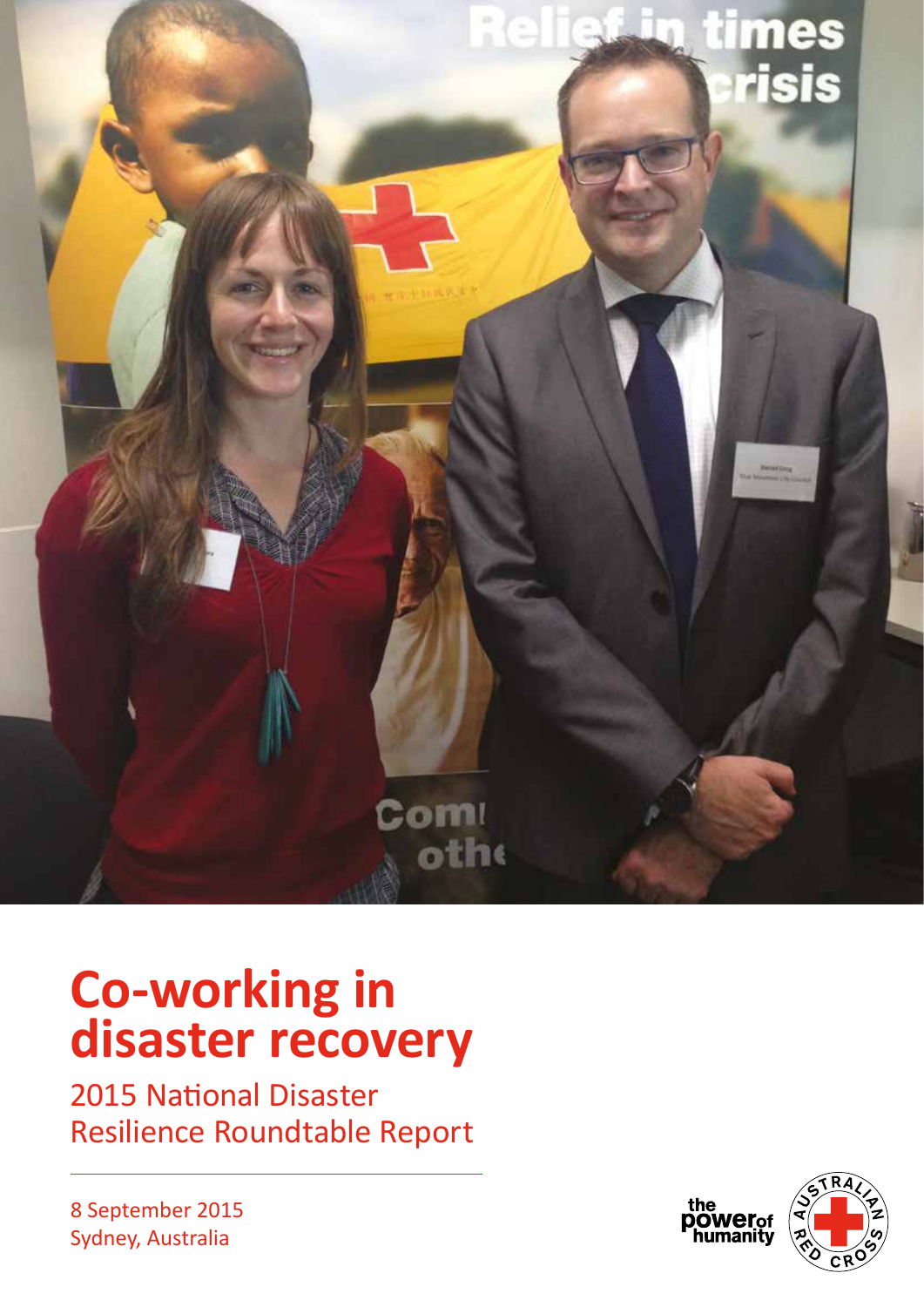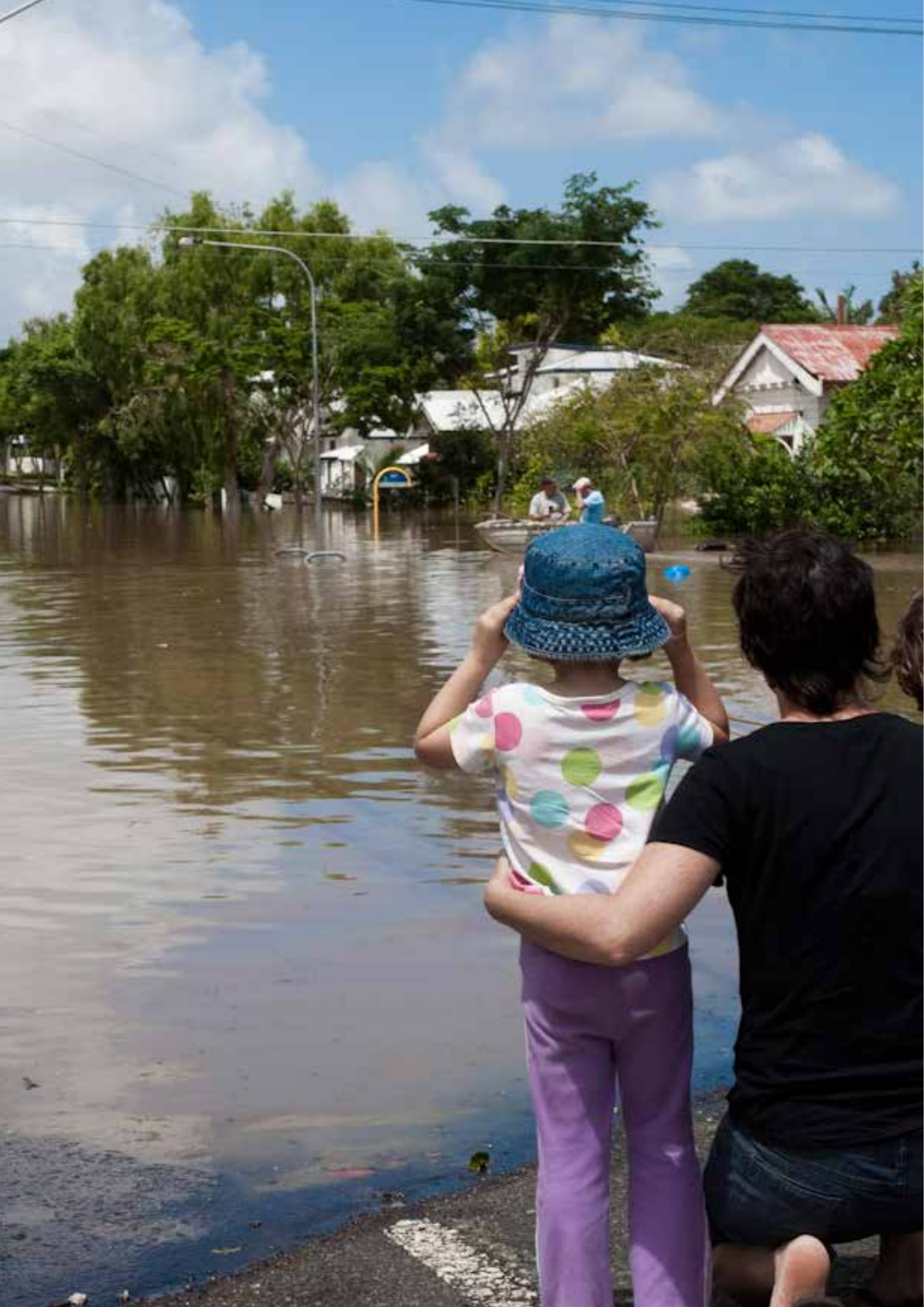

# **Contents**

| <b>Executive summary</b>                                           | 4  |
|--------------------------------------------------------------------|----|
| The 2015 Roundtable                                                | 6  |
|                                                                    |    |
| <b>Presentations</b>                                               |    |
| Blue Mountains bushfire recovery                                   | 8  |
| Kinglake Community                                                 | ٩  |
| Co-working after the Canterbury earthquakes                        | 10 |
| Building 'swift trust' during disaster recovery                    | 11 |
| The co-working industry                                            | 12 |
|                                                                    |    |
| <b>The findings</b>                                                |    |
| <b>Emerging themes</b>                                             | 14 |
| Advantages and risks of co-working in recovery                     | 15 |
| Barriers to co-working in recovery                                 | 17 |
| Enablers of co-working in recovery                                 | 18 |
| Summary of important considerations<br>when co-working in recovery | 20 |
| <b>Appendices</b>                                                  |    |
| <b>Appendix A</b>                                                  |    |
| Attendees                                                          | 22 |
| Participants                                                       | 23 |
| <b>Appendix B</b>                                                  |    |
| Briefing Paper for 2015 Resilience Roundtable                      | 26 |
| References                                                         | 29 |
| Case studies                                                       | 32 |
| <b>Appendix C</b>                                                  |    |
| Acknowledgements                                                   | 34 |
|                                                                    |    |

Photography credits © Australian Red Cross 2016

This document may not be used, copied, reproduced or disseminated by or to any other person except with the express written permission of Australian Red Cross, which may be given subject to conditions.

January 2016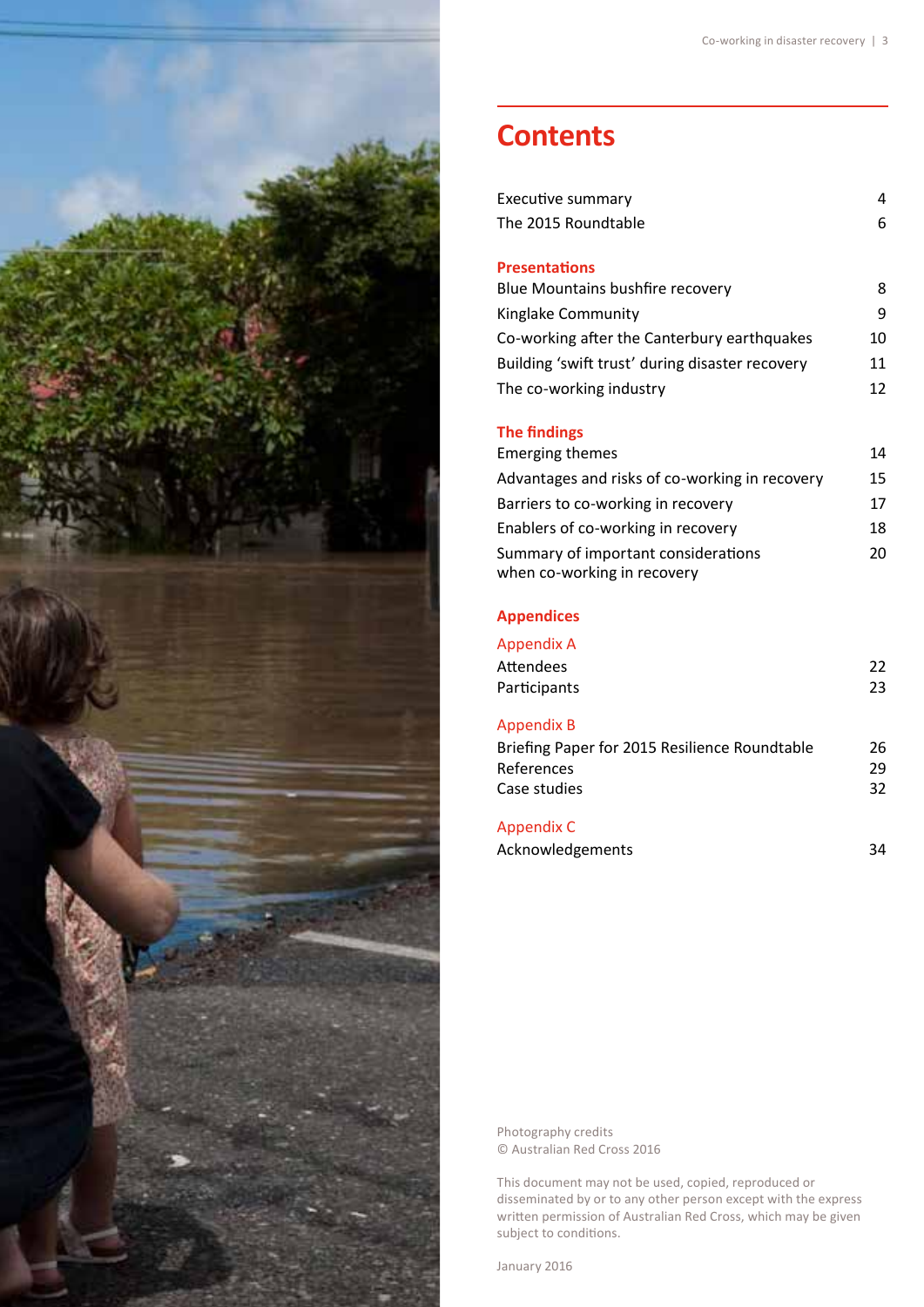# **Executive summary**

In 2009 the Council of Australian Governments (COAG) agreed to adopt a whole of nation, resiliencebased approach to disaster management and later released the National Strategy for Disaster Resilience (NSfDR) in 2011.

This strategy acknowledged that disaster resilience relies on society as a whole and not solely government, emergency services agencies and local authorities. It recognised that a national, coordinated and cooperative effort was required to enhance Australia's capacity to withstand and recover from emergencies and disasters.

Australian Red Cross held the third National Disaster Resilience Roundtable to further explore practical suggestions for enhancing coordination and cooperation in the emergency management sector. The Roundtable provided an opportunity for emergency management stakeholders to discuss, explore and action co-working in disaster management in Australia with a focus on the recovery phase. Co-working was considered as a very practical expression of improving coordination, cooperation and collaboration.

This Report summarises the 2015 National Disaster Resilience Roundtable, which took place on Tuesday 8 September 2015 in Sydney. It was attended by 46 emergency management stakeholders, including federal, state and local government representatives, emergency management organisations, the private sector, community groups, and not-for-profit organisations. The 2015 Roundtable was kindly hosted by Insurance Australia Group at their national headquarters in Sydney.

Co-working was found to be a practical and useful way of working in disaster response and recovery settings, providing concrete steps to strengthen collaboration and cooperation in disaster management in Australia. The advantages of co-working outweighed the disadvantages in most contexts however it was acknowledged that the applicability of co-working in disaster recovery rests on a number of specific criteria. This Report will detail these issues as well as providing some guidance on the enablers, barriers and risks to coworking in disaster recovery settings in Australia.

# **Recommendations**

Participants identified four recommendations to further the co-working in recovery initiative:

- 1. Develop operational principles and guidance for the ANZEMC Recovery Sub-Committee's consideration.
- 2. Strategic level endorsement of coworking as an effective method of enhancing collaboration and cooperation in the Australian emergency management sector.
- 3. Document the evidence base for co-working in recovery, including some case studies of existing coworking arrangements, for the development of future business cases for co-working in disaster recovery settings.
- 4. Include co-working arrangements in disaster management simulation exercises.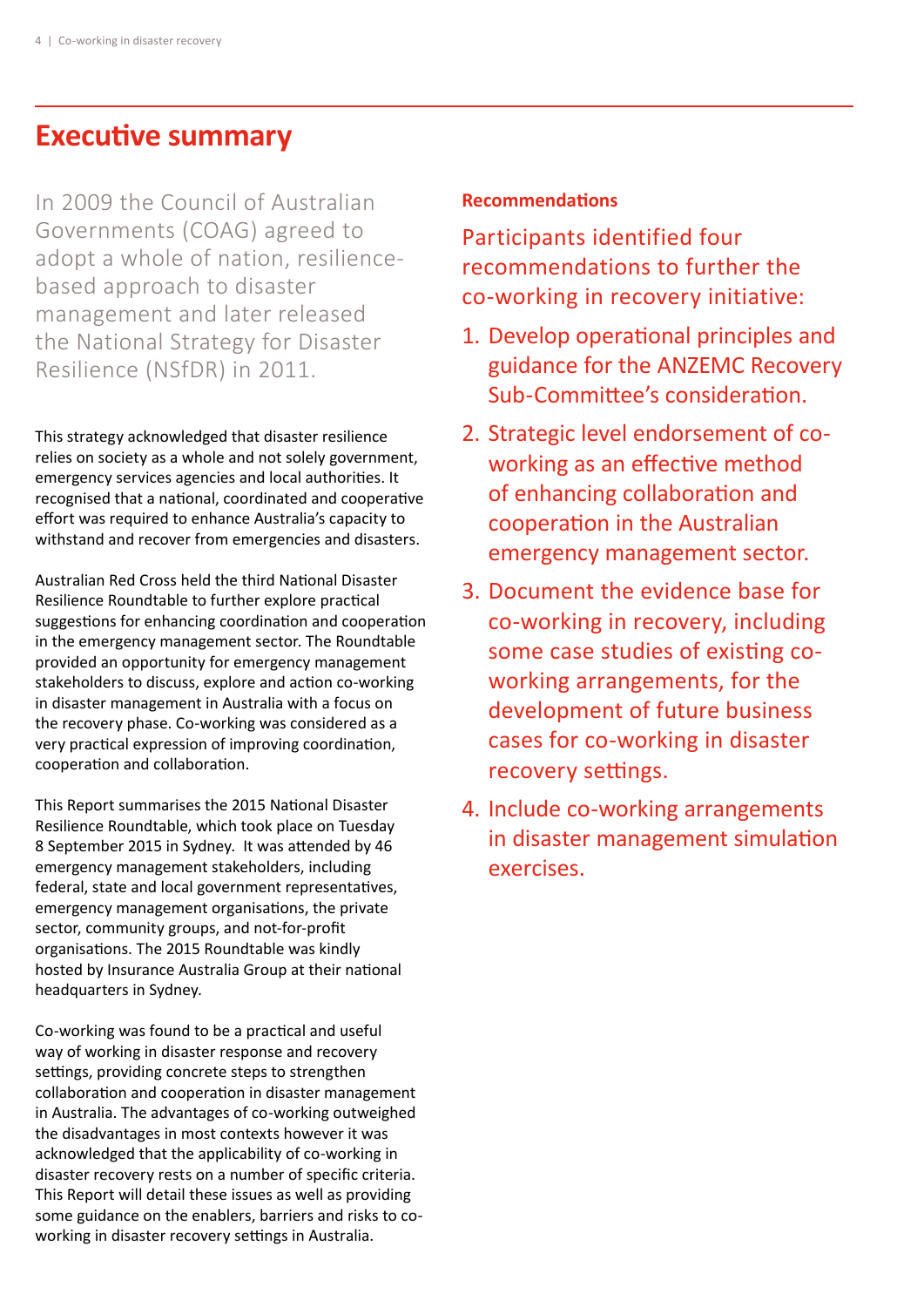# **Aim**

To bring together diverse emergency management stakeholders from around Australia to discuss an innovative, practical approach to enhancing coordination and cooperation in disaster management settings, specifically through co-working.

## **Background**

There has been only limited research undertaken on co-working arrangements in disaster recovery settings. However there is growing support for co-working in disaster management agency (or 'grey') literature, including from Emergency Management Victoria and the Canadian military. There is also an increasing number of case studies in Australia and internationally using co-working in disaster response and recovery settings as a tool to enhance coordination, cooperation and collaboration.

There is a growing amount of supporting evidence for the benefits of co-working outside the disaster management sector. While still relatively new, there is currently research being undertaken internationally and domestically to further explore the benefits, challenges and practicalities of co-working, especially in the software development, creative and start-up industries. The Briefing Note for the 2015 Roundtable (Appendix B, Page 22) has more information regarding existing literature and case studies.

This report will contribute to the body of evidence regarding co-working in disaster recovery settings.

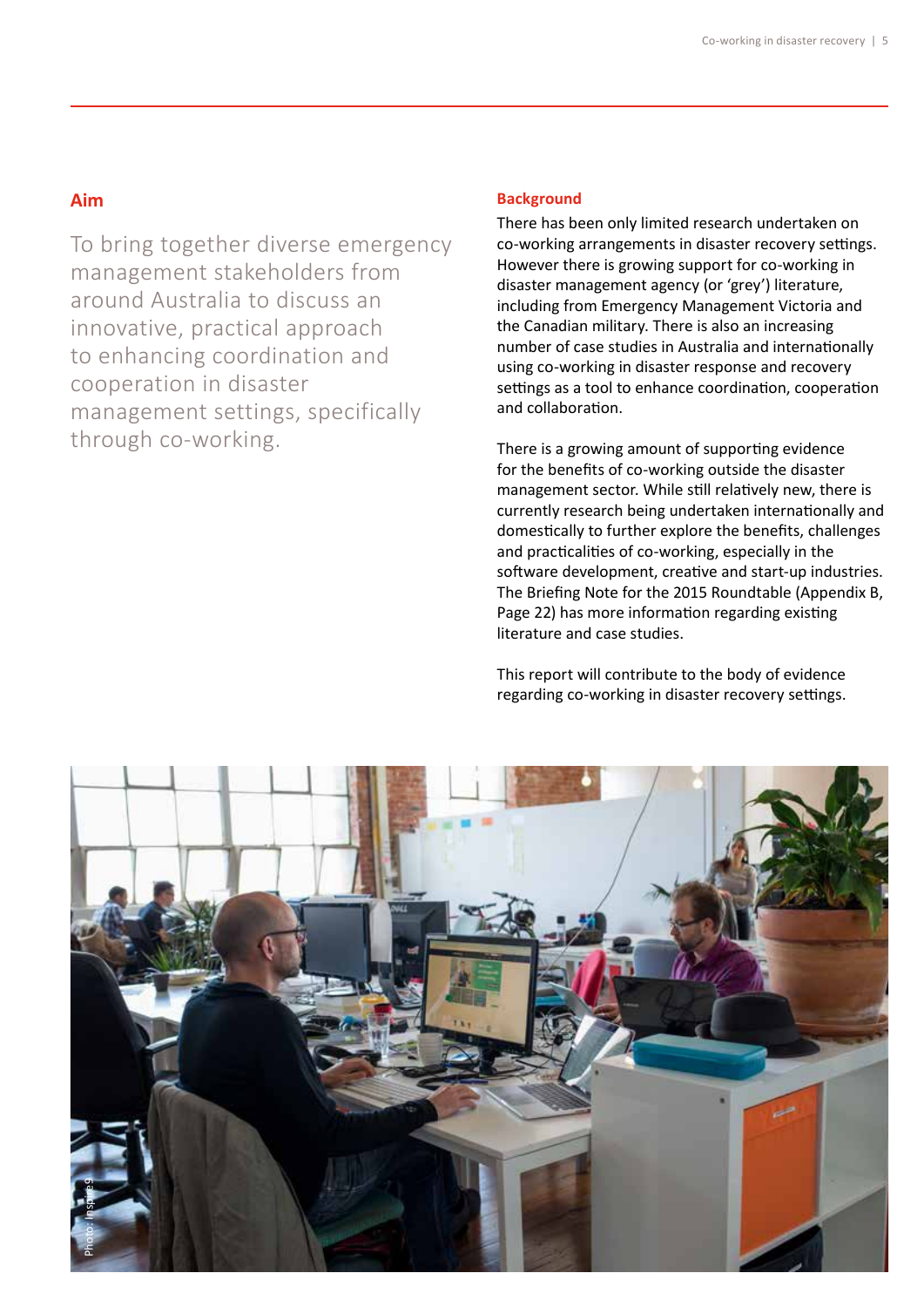# **The 2015 Roundtable**

**The 2015 National Disaster Resilience Roundtable was facilitated by Andrew Coghlan, National Emergency Services Manager for Australian Red Cross. The day began by acknowledging the Gadigal peoples of the Eora nation as the traditional owners of the land that the Roundtable was held on.**

As Roundtable participants introduced themselves, they were asked to identify what they considered to be major challenges in disaster recovery. These involved:

# **trust** flexibility pre-empting next steps politicisation **efficient resource use** capacity building integrating response and recovery **adapting trust St collaboration coordinating recovery to resilience understanding roles investing in preparedness community-led recovery evidence to practice working dynamically workforce planning preparing to recover adapting LTUST CONTROOTATION**<br> **organisational awareness**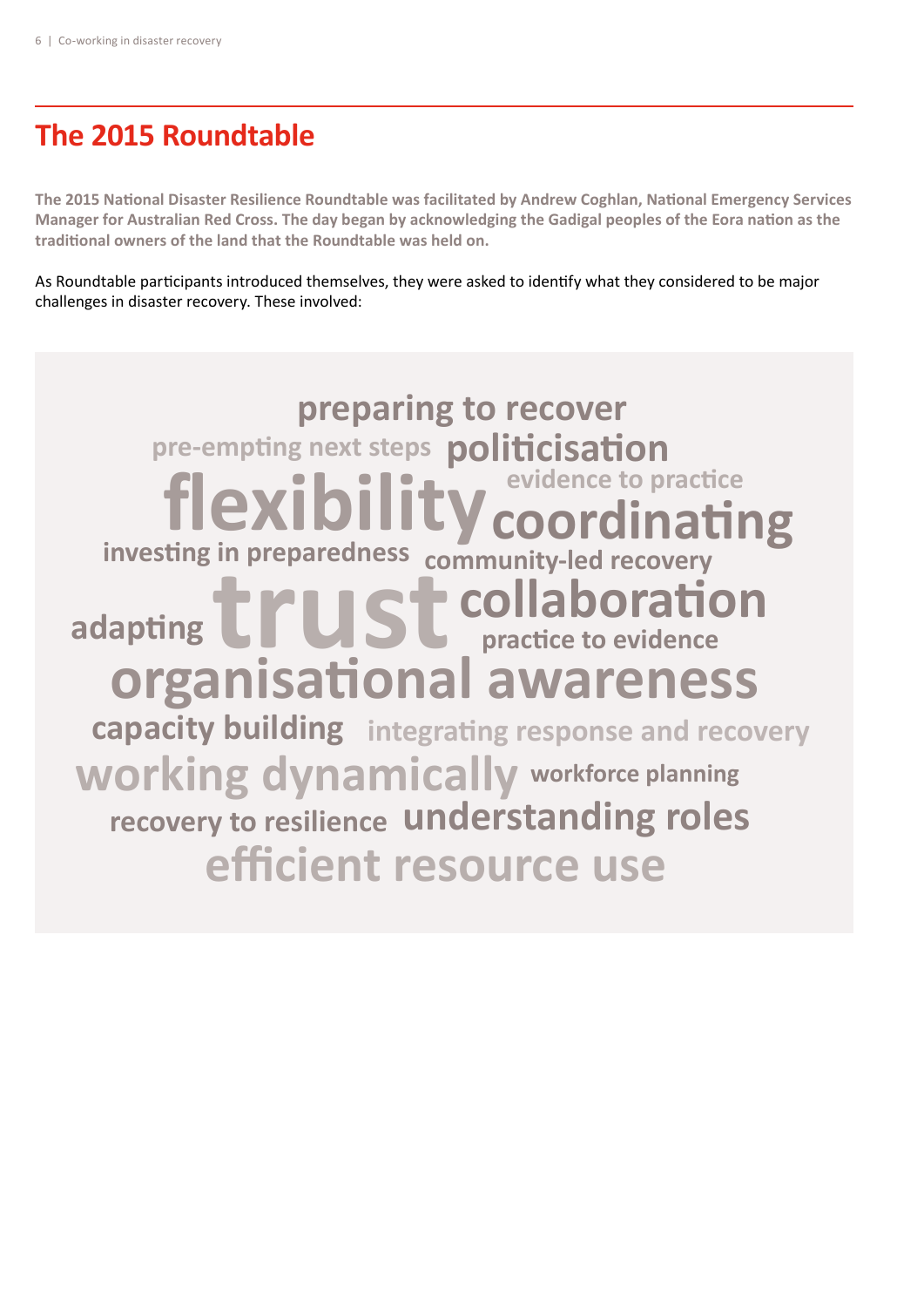To build on the information found in the Briefing Note (Appendix B, Page 22), the day began with five short presentations. The presentations provided Roundtable participants with a deeper understanding of co-working in disaster recovery from the perspectives of:

- Daniel Long, Recovery Manager at Blue Mountains City Council and Danielle O'Hara, Recovery Project Officer at Australian Red Cross: discussing the experience of co-working together during the recovery phase in the Blue Mountains
- Anne and Fiona Leadbeater: speaking from experience of being community members in an area where coworking was used after the Black Saturday fires
- Elizabeth McNaughton, Executive Director of the Canterbury Earthquake Recovery Lessons Learned programme of the New Zealand Government: drawing from co-working examples from Christchurch, New Zealand
- Dr Steve Curnin, University of Tasmania: discussing research of co-working and building trust very quickly, across different organisations
- Mykel Dixon, Cultural Architect at Inspire9: speaking from experience facilitating co-working in a business environment.

After lunch, participants broke into group discussions to further explore the issue and address the following aspects of co-working in disaster recovery:

- Its applicability, now and in the future
- The advantages of co-working in disaster recovery
- The risks of co-working in disaster recovery
- Enablers of co-working in disaster recovery
- Barriers to co-working in disaster recovery

Importantly, Roundtable participants highlighted some follow-up steps they saw as key to furthering the coworking- in recovery initiative – to take practical steps to embed this innovative way of working in emergency management in Australia.

The day ended with a brief summary of each aspect of co-working in disaster recovery and a commitment to follow-up the Roundtable with this Report and to outline next steps.

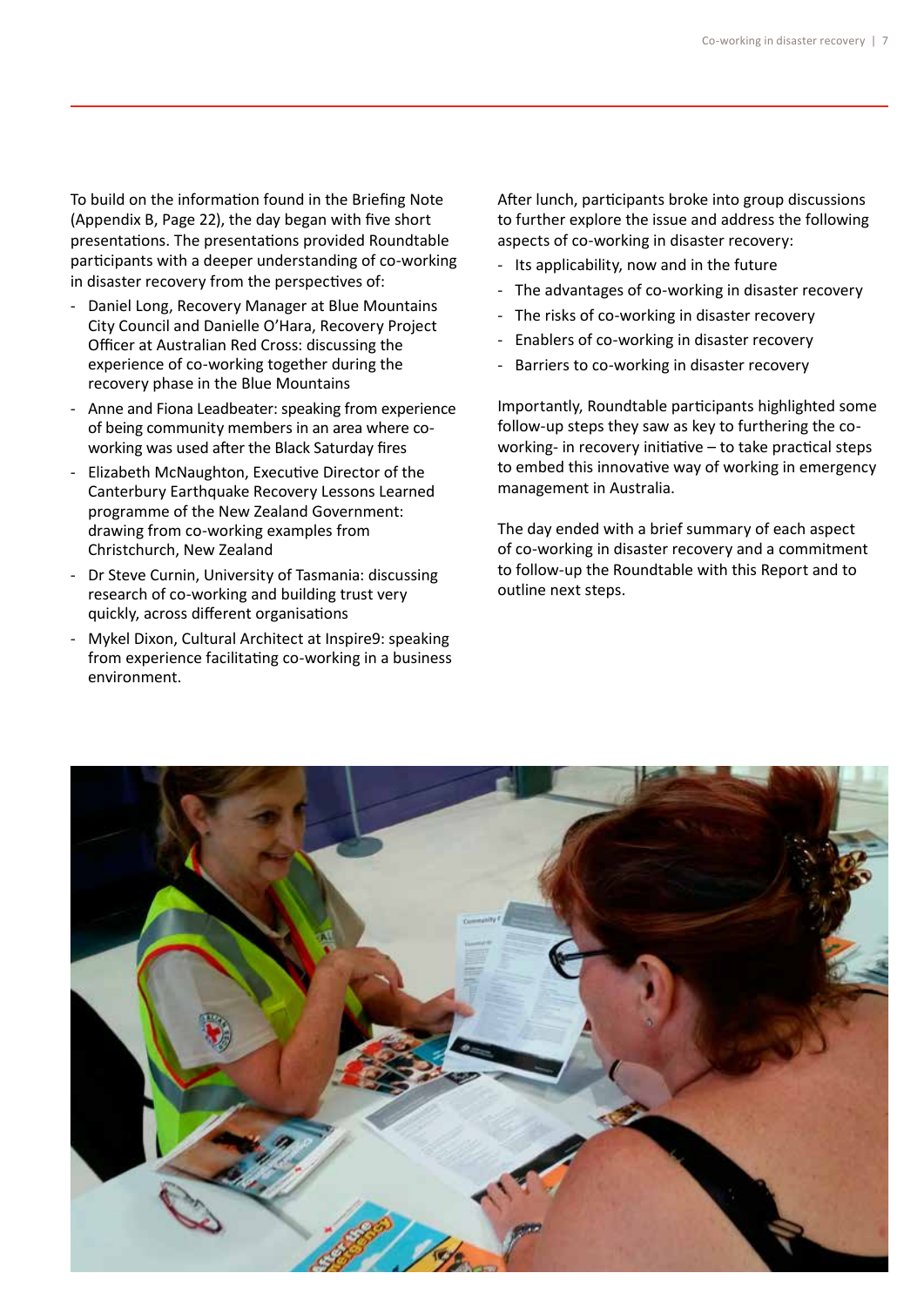# **Blue Mountains bushfire recovery**

## **Daniel Long**

Recovery Manager at Blue Mountains City Council

Daniel acted as the Blue Mountains City Council's recovery liaison officer following the Blue Mountains bushfires in October 2013. Initially, the NSW State Government managed the recovery efforts but, following a funding package, the Blue Mountains City Council took this role on and Daniel was appointed as recovery manager. He was responsible for setting up and managing the recovery team, implementing the recovery governance structure and dealing with a wide range of day-to-day recovery issues.

## **Danielle O'Hara Recovery Project Officer at Australian Red Cross**

Danielle is the Blue Mountains recovery project officer for Australian Red Cross. She has experience in and a comprehensive understanding of a range of not-for-profit sectors, including emergency management, conservation, disability and environmental education. Most recently she has been coordinating the Red Cross Recovery Program in the Blue Mountains. She holds a bachelor of arts in political and international relations from the University of New South Wales and a master of education in social ecology from the University of Western Sydney.

Three large bushfires destroyed more than 180 homes in the Blue Mountains, NSW, during October 2013. The area had experienced bushfires in the past but none with such ferocity. Daniel was working at the Blue Mountains City Council during this time and quickly transitioned from his operational background to working in recovery, becoming the Council's Recovery Manager.

Blue Mountains City Council and Australian Red Cross established co-working arrangements early on thanks to existing trust between them and strategic insights from colleagues in both organisations. A shared understanding of the complexity of recovery—its emotive, unpredictable and stressful nature—led to the two organisations uniting around their common focus on the psychosocial wellbeing of the community. This was the existing core business of the Red Cross but the Council had to find ways to integrate this into their existing business. The Council acknowledged early on that they could not work in a business-as-usual manner and gave Daniel the mandate to work beyond the normal council ways of working. Co-working with Red Cross gave the Council access to lots of additional and complementary resources, people and advice.

Practically, co-working had numerous advantages for both organisations. The nearest Red Cross office was 40 minutes' drive from the Blue Mountains, so colocating with the Blue Mountains City Council enabled Red Cross easier access to the community and mitigated the risk of being seen by the community and community organisations as an outsider. The Council had immediate access to a different perspective from the Red Cross and access to their existing community recovery after bushfires knowledge, networks and resources. The Council also had access to the community's perspective through the information gathered during Red Cross outreach activities. Each fed off the other's access to community organisations and networks.

Both Daniel and Danielle acknowledged the success of their co-working arrangements was due in large part to the flexibility of their organisations, as well as the support and understanding they had from their respective teams.

The main risk identified was that the organisations would struggle to maintain their independence. However, the Council and Red Cross overcame this by clearly stating the roles and responsibilities of each as well as their limitations and capacities. Keeping management structures (and reporting lines) separate enabled the organisations to work closely together but maintain their independence.

An unexpected benefit of co-working was that both organisations gained new links to networks in other disaster affected communities. The Blue Mountains City Council considers its experience co-working with Red Cross to have improved its recovery capacity and is happy to share its experience with other councils. The Red Cross considers its experience co-working with the Blue Mountains City Council to have been highly valuable and to have greatly strengthened its ability to support the community's recovery. Both the Council and Red Cross consider the experience of co-working in disaster recovery to have greatly enhanced mutual trust and they intend to continue working together beyond the end of this formal co-working arrangement.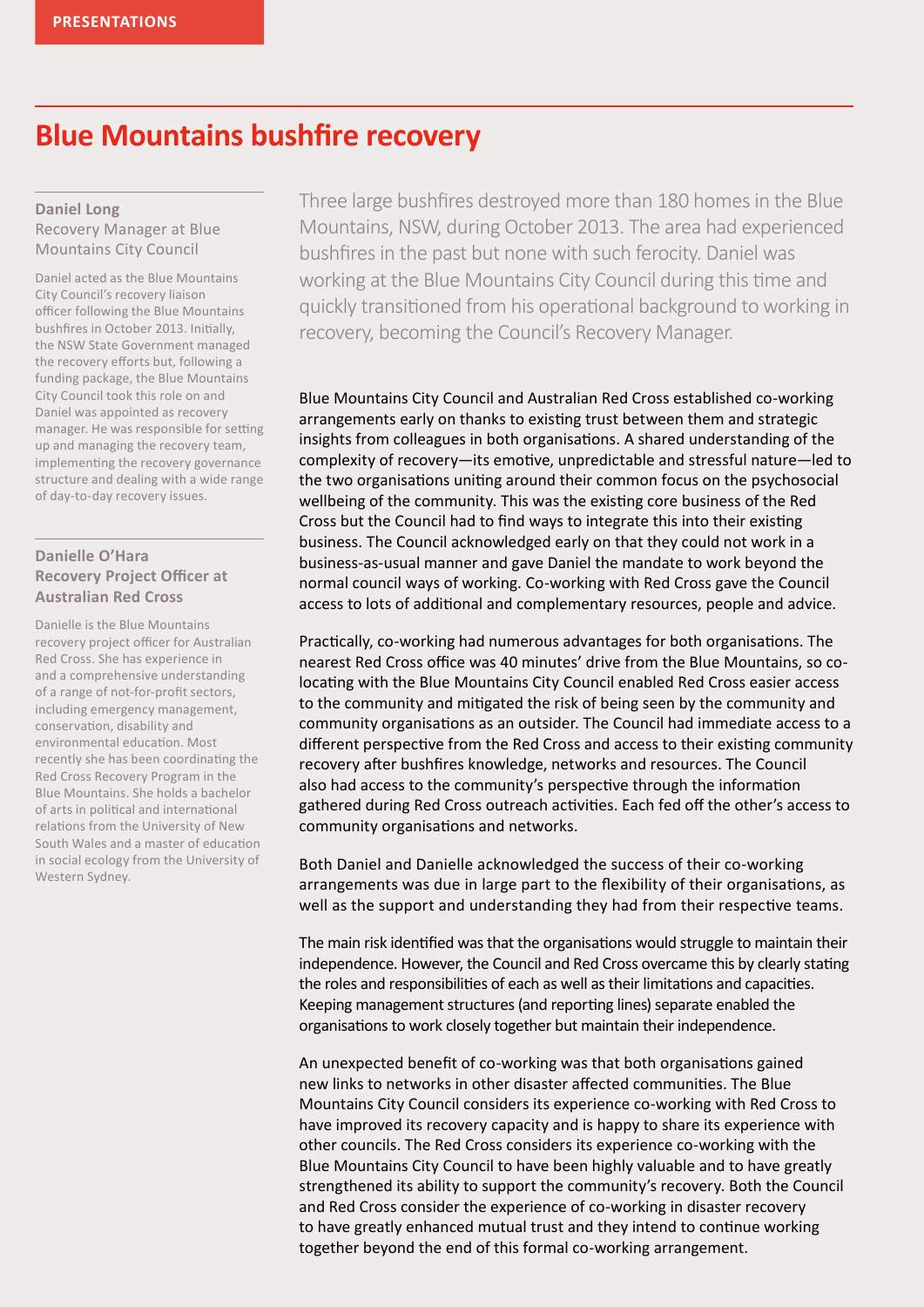# **Kinglake community**

## **Anne Leadbeater** Leadbeater Consulting

Anne Leadbeater was a resident of Kinglake and an employee of Murrindindi Shire Council when the Black Saturday Bushfires hit Victoria in February 2009. On behalf of the council, Anne became heavily involved in coordinating the initial recovery efforts for the Kinglake Ranges communities and emerged as a strong community leader in the recovery process. The recovery model that was developed was subsequently highlighted as a case study in the final report of the Victorian Bushfires Royal Commission. In 2013, Anne won a Medal of the Order of Australia for her services to bushfire recovery. Anne still lives in Kinglake today.

## **Fiona Leadbeater** Leadbeater Consulting

Fiona Leadbeater works with Anne at Leadbeater Consulting. Fiona and her son Daniel lost their home in Kinglake, Victoria during the 2009 Black Saturday fires. She has extensive experience in disaster recovery both personally and professionally.

Anne and Fiona discussed their experiences of co-working from the community's perspective and highlighted that from their perspective, co-working in disaster recovery was a great success. Their experience of using services provided by organisations that were co-working came from the 2009 Victorian Bushfires in and around Kinglake, specifically from engaging with government services in the Recovery Hubs set up there.

The government and community organisations that co-worked in Kinglake after the 2009 Black Saturday bushfires encouraged easy access for the community to the services on offer and to recovery information. Co-locating in the Recovery Hub also provided the opportunity for sharing client information between organisations, thus reducing the need for community members to repeat their stories multiple times, although in Anne and Fiona's experience this did not work as planned. Two major concerns from their perspective of organisations co-locating in Recovery Hubs were the security of their personal information and their privacy, especially as there was little consideration of the risk of 'other' organisations hearing community members' personal stories. Anne and Fiona raised the ironic dilemma of information sharing in co-working settings. Due to organisations' privacy policies, community members were required to fill in multiple different forms containing personal information. However, in practice, in the Recovery Hubs, there was little real privacy because of the close, shared working settings where personal stories could easily be heard by others. This is an issue they identified to be thought through in the future.

Co-working enabled the staff of each organisation to feel supported and secure far from their regular offices and the rest of their teams. In Anne and Fiona's experience, it encourages a systems perspective that keeps the community at the centre of all recovery work and one that can strengthen existing structures. The risk is that co-working with organisations far from their regular office locations can instil a sense of group think and thus be a barrier to meeting community needs. Acknowledging the importance of working collaboratively in disaster recovery, Anne and Fiona suggested that respect for each other is the foundation of working together harmoniously.

Finally, Anne and Fiona identified the importance of organisations recognising what was existing prior to the disaster in the community. This is critical in regards to existing organisational structures and relationships but also community space. The location of where organisations co-work must be considered prior to beginning new co-working arrangements. Organisations must consider the space in which they plan to co-work as it may have previously been used by the community and ongoing occupation of shared community space can negatively impact the community's recovery – in Anne's words "when you occupy the best space in town…well, you occupy the best space in town". Co-working must go beyond merely co-locating and must always keep the community at the centre of all co-working initiatives in disaster recovery.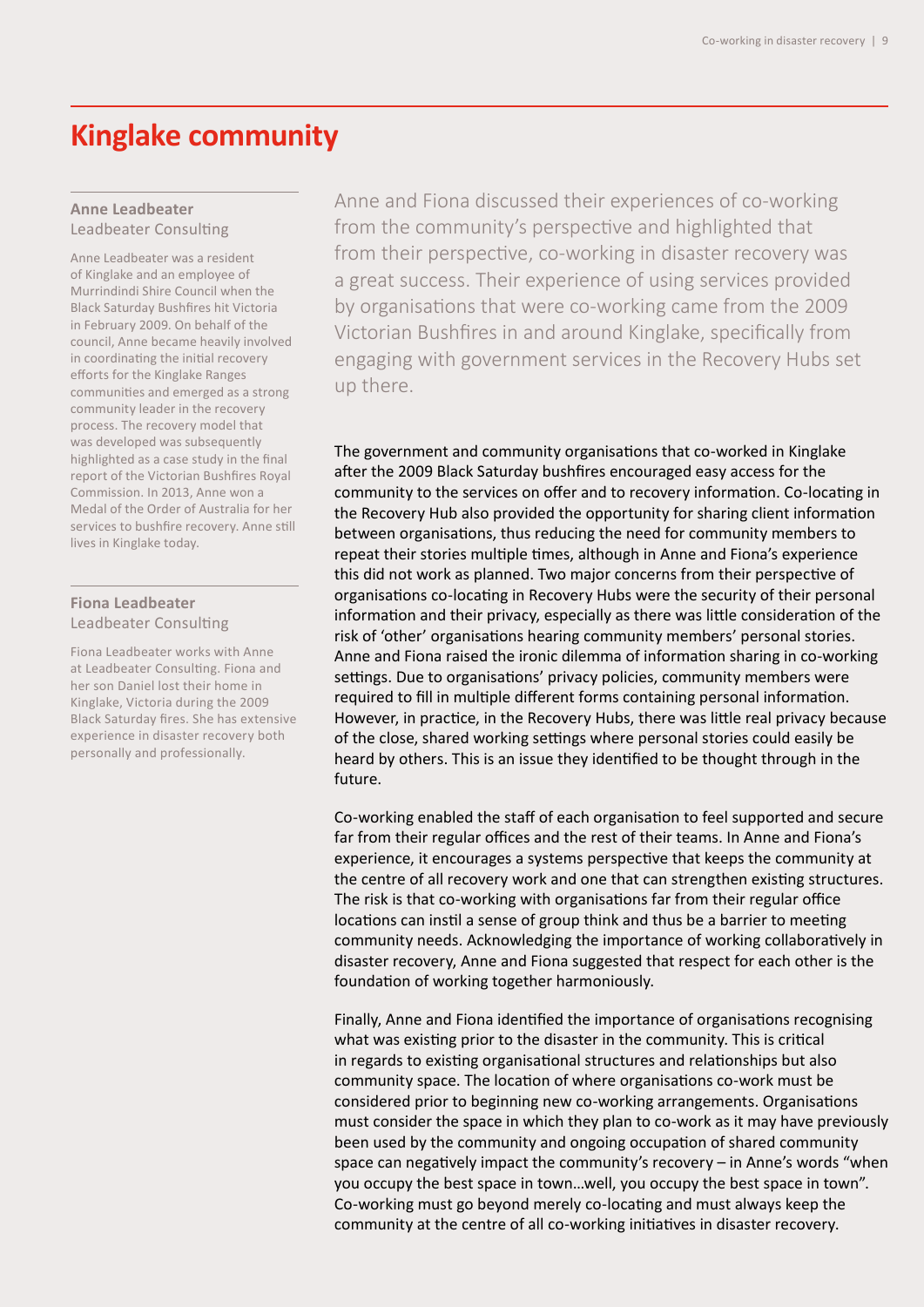# **Co-working after the Canterbury earthquakes**

**Elizabeth McNaughton** Executive Director of the New Zealand Government's Canterbury Earthquakes Lessons Learned Programme

Elizabeth is the executive director of the Canterbury Earthquake Recovery Lessons Learned programme at the Department of the Prime Minister and Cabinet. Prior to this role she held senior leadership positions at New Zealand Red Cross as the general manager of strategy and government relations, and national recovery manager. She has worked with the New Zealand Ministry of Civil Defence and Emergency Management, where she was seconded for six months to the Department of Prime Minister and Cabinet's Recovery Policy Team in the wake of the Christchurch earthquakes. She has also worked for the Ministry of Foreign Affairs and Trade on the Pacific regional programme. Her international experience includes working for the International Federation of Red Cross and Red Crescent Societies based in South Asia.

Elizabeth began her presentation by setting the context in New Zealand. After the Canterbury earthquakes of late 2010 and early 2011, physical space was at a premium as large parts of Christchurch CBD were rubble.

Many organisations in and around Christchurch began co-working out of necessity e.g. schools sharing spaces, café and nightclubs sharing the same space, the Re-Start mall. Elizabeth identified one such initiative: EPIC, a new building that provided space for 22 displaced information technology companies to come together under the one roof. The EPIC co-working space was designed to enhance collaboration amongst different companies, to encourage working together and advice-seeking. The Stronger Christchurch Infrastructure Rebuild Team (SCIRT) used a similar collaborative model to bring together five different engineering and construction firms in an umbrella organisation to work toward the same goals.

Elizabeth recalled how the leaders of SCIRT and New Zealand Red Cross were introduced to each other and soon began discussing their shared purposes in supporting the recovery of Christchurch. Duncan and Elizabeth identified their collaborative anchor – what bound their organisations together – to be 'in service of people'. They spent twelve months discussing how they could best collaborate to further their services to the people of Christchurch and took the decision to co-locate in a purpose-built office. Innovative leadership was integral to the success of the co-working arrangements. Everything was intentional: the initial meeting of teams, the shared events, the design of the office, and even the location of the water coolers.

Co-working quickly led to a shared understanding of goals and the leadership used the Stanford Design Thinking Process to identify projects they could work collaboratively on. SCIRT engineers joined Red Cross teams on outreach visits, seeing the community's perspective first-hand. Red Cross gained a deeper understanding on the pressures placed on the SCIRT teams and could help manage community expectations. Their collaborative anchor strengthened both organisation's focus on the people they were trying to support, the communities of Canterbury.

Elizabeth noted that the co-working arrangements helped staff from both organisations move beyond pre-conceived notions of 'the other' and towards seeing the potential in different ways of thinking. The access the two organisations had to a much greater variety of skills, thinking and experience enabled solutions to existing complex problems. She highlighted that leaders can be the brokers between teams, realising organisational potential by working together, across disciplines, and being generous with trust.

When reflecting on lessons she would use in future events, Elizabeth identified that establishing co-working earlier could have led to even better work being done. Other lessons include planning an exit strategy from co-working arrangements from the beginning and highlighting the practical benefits of co-working (such as shared expenses and more office space) in addition to the bigger vision. Finally, Elizabeth highlighted that communication and trust are critical to effective co-working in recovery.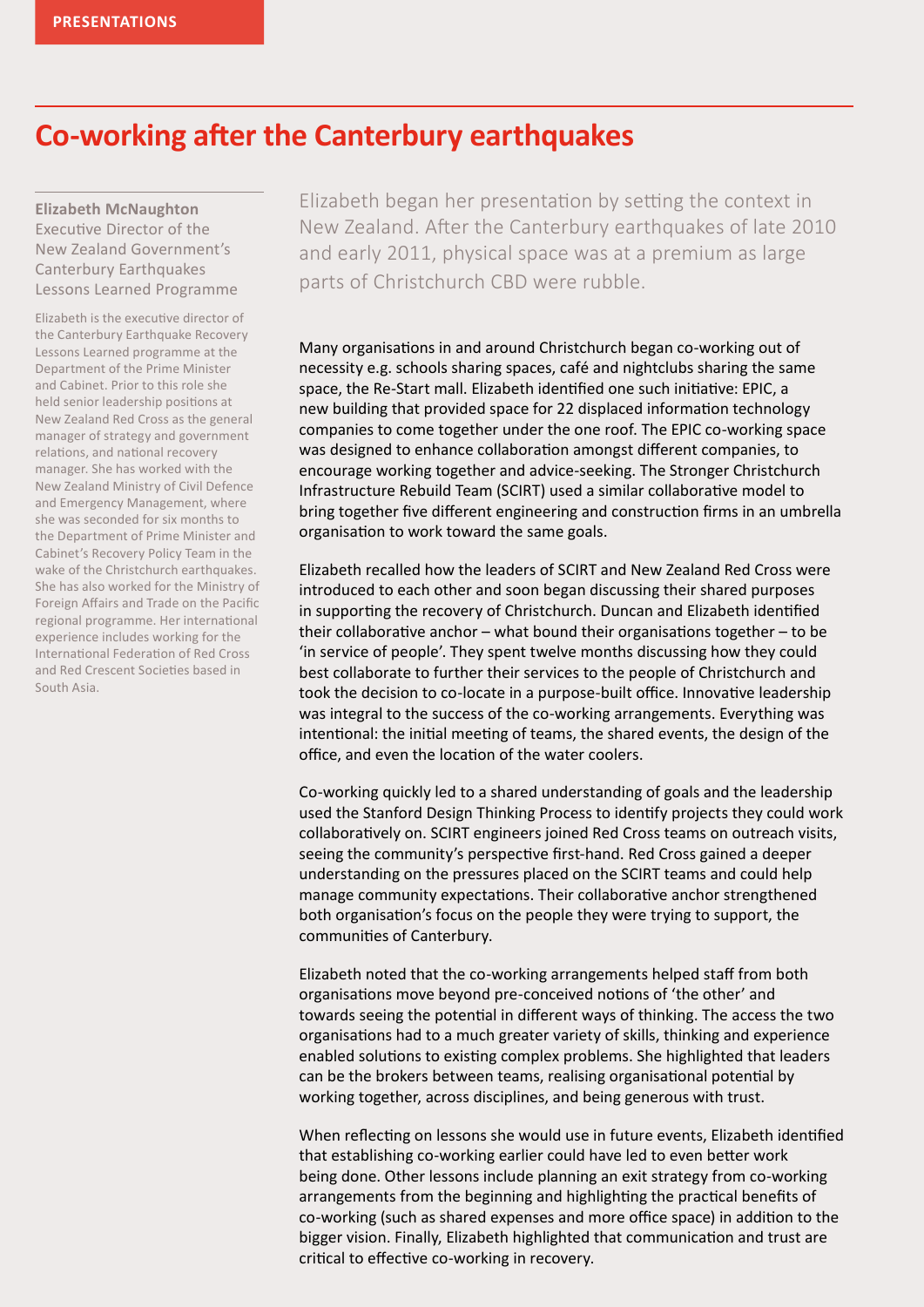# **Building 'swift trust' during disaster recovery**

## **Dr Steve Curnin** University of Tasmania

Steve is a part-time research fellow at the University of Tasmania. He works in a team at the Bushfire and Natural Hazards Cooperative Research Centre on a project that's investigating strategic decision making during emergency events. He also works in industry as an emergency management advisor, drawing on over 16 years of operational and policy experience in worldwide emergency management arrangements and working for or with state and national government agencies, not-forprofit organisations, multinational corporations and the military.

Steve noted that disaster recovery is a high consequence environment; some may say even more high consequence than disaster response. In such a high stakes setting, it's critical that people work well within their own teams as well as across different teams and organisations. Typically, people and organisations must work together without having previously met or known each other. There can be cultural barriers to collaborating in recovery and distrust of other organisations is relatively common.

Steve's research has identified that establishing and facilitating trust between organisations is critical to the success of co-working in disaster recovery. Trust is usually built over long periods of time and is most obvious in familial and friendship relationships. He posed the question: How does one build trust quickly outside of these relationships, such as is required in a disaster recovery setting?

Research in this area has focused on the idea of 'swift trust': focusing on how to build trust very quickly. Various militaries around the world have also examined this and they have found that swift trust is facilitated by clarity of roles and relationships as well as clear communication of abilities and limitations. People need to know what each other's roles are, what their relationships are with each other (and within their organisations), and what they can and cannot contribute to shared goals.

Steve outlined how many cultural barriers between organisations can be overcome by investing in swift trust. Liaison officers in each organisation can facilitate this, spanning organisational boundaries to communicate roles, relationships and shared goals. He noted that further research into swift trust in disaster settings will be able to shine more light on the mechanics of facilitating collaboration and co-working in disaster recovery settings.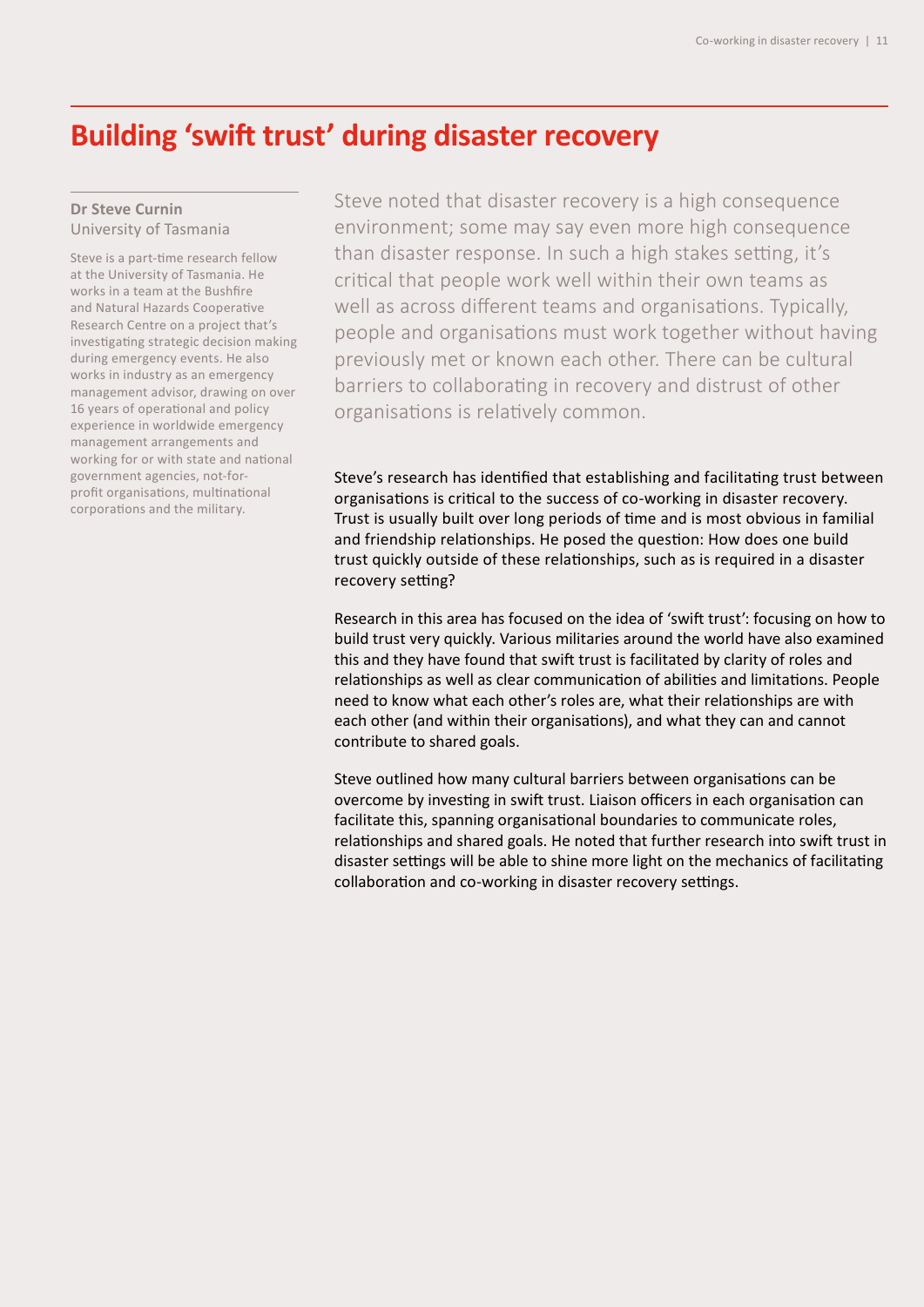# **The co-working industry**

## **Mykel Dixon** Cultural Architect, Inspire9

Mykel is a speaker, author and advisor on creativity, innovation and organisational culture. Currently the cultural architect in residence at Inspire9, Australia's oldest community-led co-working space, he's on a passionate crusade to liberate individuals and organisations from limiting beliefs, outdated ideologies and archaic work environments. He believes the co-working, co-living, coeverything movement is the beginning of a bold new world.

Inspire9 is a co-working business designed to bring people together, facilitating innovation, collaboration and creation. It was founded eight years ago and has doubled its membership every year since. The layout and design of the physical space is important but the role of Cultural Architect is the glue that binds the co-working community.

Mykel explained that the role of the cultural architect is as a community broker, using methods such as the rule of three (introducing new members to at least three different people already working in the space within three minutes of arriving), to connect people. This is critical to not only build on the sense of community but also to provide a sense of safety and trust. It is their job to amplify the vibe of the tribe. The job description outlined by Mykel includes previous experience as an optimist, very high levels of empathy, and as a masterful connector with and between people.

Mykel identified co-working, as an expression of collaboration, works best when it is intentional; it should be planned and facilitated by someone with the qualities of a Cultural Architect. It is about creating a safe space where people feel comfortable being themselves and are given permission to do so. He also highlighted that food is central to collaboration – 'bake it until you make it'.

Mykel suggested that if an organisation is trying to set up co-working arrangements quickly, provide clarity of intent and expectations, and anchor the idea to a common set of goals. He emphasised that co-working can help overcome differences in organisational cultures, breaking down barriers and enhancing a sense of community.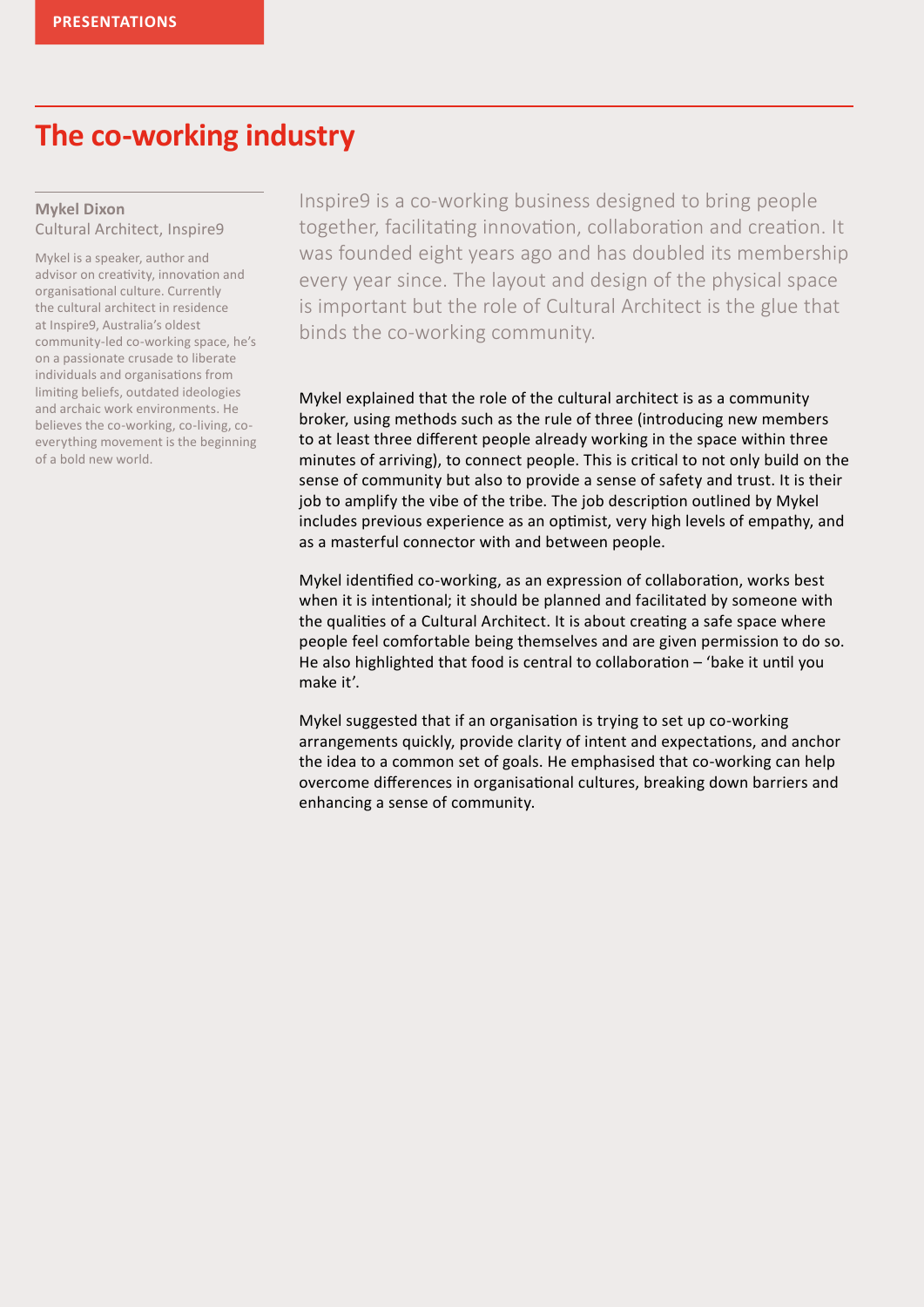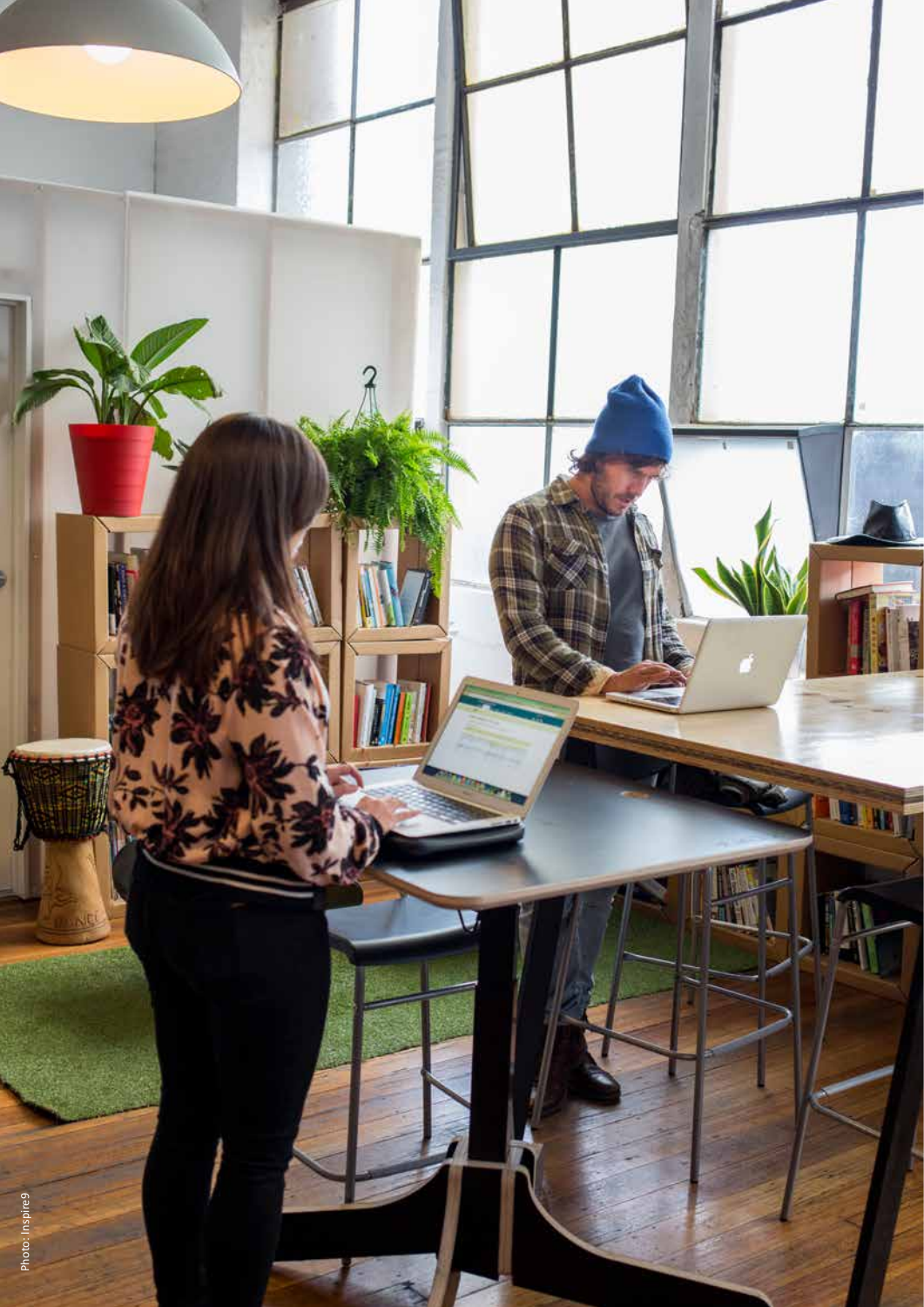# **Emerging themes**

The five presentations provided five different perspectives on co-working and its ability to enhance collaboration and cooperation in Australia's emergency management sector. Despite the differences in perspectives some common themes emerged:

- Intentional co-working was critical to it being successful, as was the centrality of establishing trust quickly.
- The success and utility of co-working in recovery hinged on it always being people-centred; of anchoring a shared understanding on people, and
- The physical space of where co-working occurs can dramatically alter its success and utility in the community.

The discussion further explored these themes and others in four topic areas. Each group focused on particular aspects of co-working in recovery:

- Its applicability as a method to enhance collaboration and cooperation, now and in the future
- The advantages and disadvantages of co-working in recovery
- Enablers of co-working in recovery
- Barriers to and risks of co-working in recovery

The following is a summary of group discussions.

## **Defining co-working in recovery**

Co-working in recovery is temporary by nature, with two or more organisations sharing a unique location for a fixed period of time and working towards at least one shared goal. It is more than just sharing an office space; it is organisations sharing a space, working across organisational boundaries with the intention to achieve a shared vision. In a disaster context, this shared purpose must always include supporting the affected community recover from the disaster.

To further this initiative, participants noted more clarity is required when defining co-working in disaster recovery settings, i.e. what separates it from just working together? What is the difference between just co-locating and co-working? Finally, is co-working in recovery only possible (or desirable) in a physical space, i.e. is virtual co-working a possibility?

## **Relevant contexts**

The contexts in which co-working can be an effective collaboration tool share some similar characteristics:

- Complex environments involving 'wicked' problems<sup>1</sup>
- Environments where different, flexible ways of thinking are required
- Situations where it is desirable to share expertise
- Situations where the rapid sharing of information, formal and informal, is desirable

Clearly, disaster recovery contexts in Australia meet these criteria. Participants gave examples of co-working happening in other sectors e.g. in the health sector in the Northern Territory (where it is often necessary because of limitations of resources/space).

 $1$  A wicked problem is a social or cultural problem that is difficult or impossible to solve for as many as four reasons: incomplete or contradictory knowledge, the number of people and opinions involved, the large economic burden, and the interconnected nature of these problems with other problems.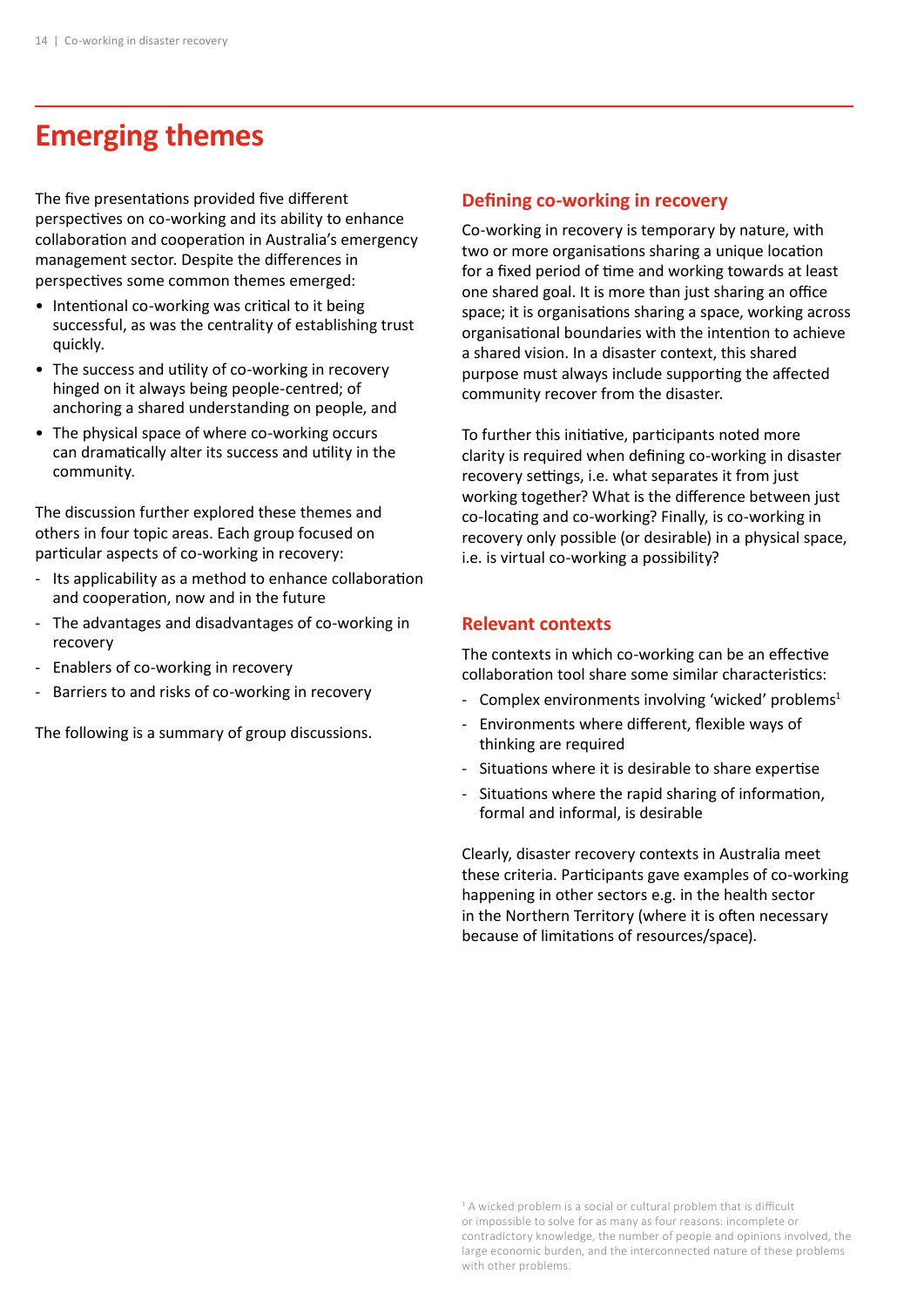# **Advantages of co-working in recovery**

The participants agreed and reinforced the idea that effective co-working is a highly practical method of improving coordination, cooperation and collaboration during the disaster recovery phase of an emergency in Australia.

Participants noted that the biggest advantage of coworking is that it encourages strategic coordination of recovery programming, leading to better outcomes for disaster-affected communities. In addition to this, a myriad of operational advantages to co-working in recovery were identified. It can:

**establish shared purpose create shared vision facilitate information sharing vision** streamline communication build trust quickly **strengthen coordination improve efficiencies streamline access streamline communication strengthen community engagement build** CapaCity **knowledge increase diversity of skills enable different perspectives provide professional development**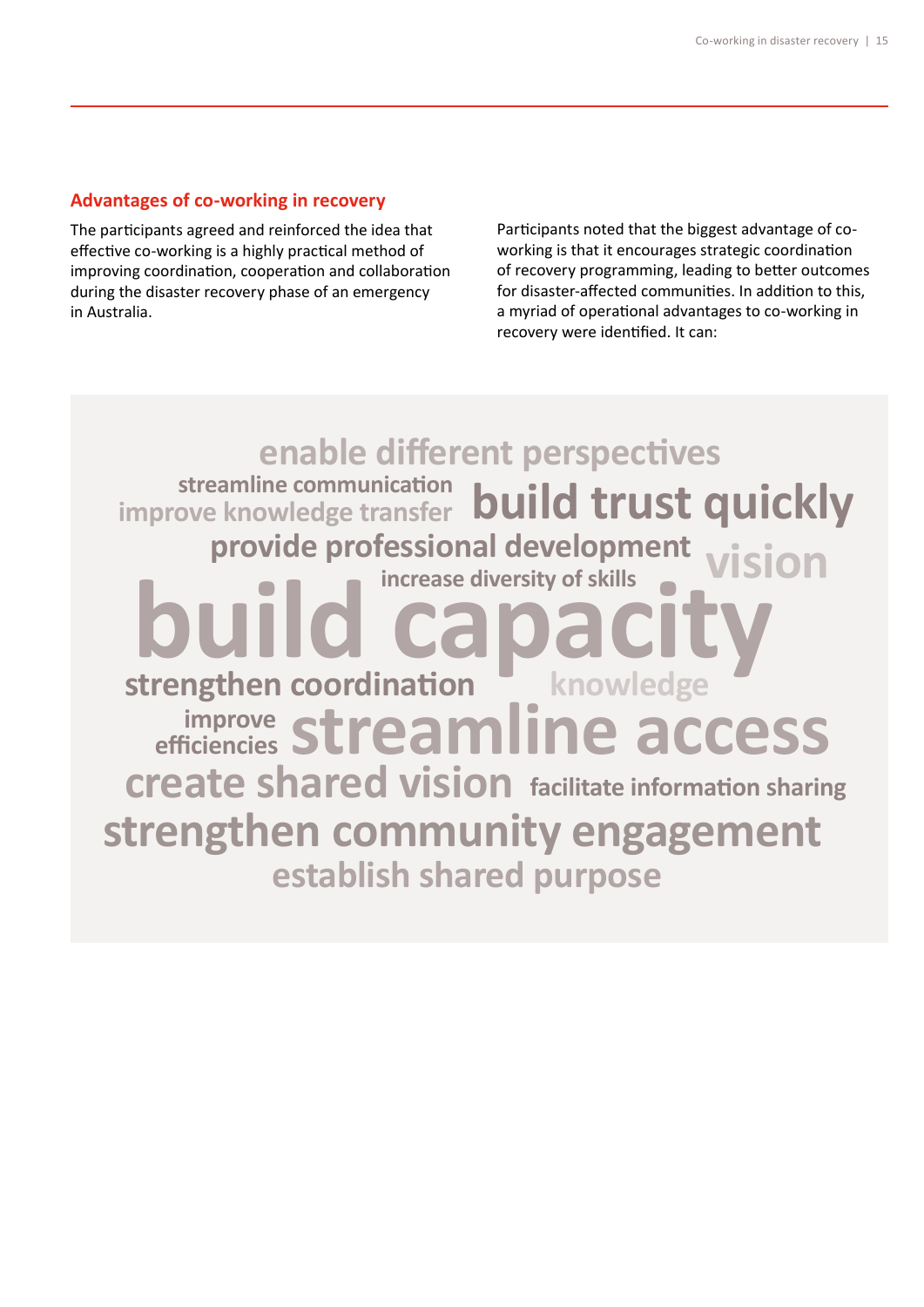# **Risks of co-working in recovery**

During the discussions, some risks of co-working in disaster recovery contexts were noted. These have been categorised by which co-working stakeholder bears the risk: affected community, leaders, the host organisation, and the guest organisation/s<sup>2</sup>.

| For the community                                                      | <b>For leaders of</b><br>co-working<br>organisations                                                                                                                                     | For the host<br>organisation                                                                | For the guest<br>organisation       | For both the host<br>and the guest<br>organisations     |
|------------------------------------------------------------------------|------------------------------------------------------------------------------------------------------------------------------------------------------------------------------------------|---------------------------------------------------------------------------------------------|-------------------------------------|---------------------------------------------------------|
| Displacing<br>community meeting<br>spaces                              | Distracting from<br>independent<br>organisational goals                                                                                                                                  | Losing<br>organisational<br>/ professional<br>identity<br>- Brand risk<br>Reputational risk | Losing<br>independence              | Contagious stress                                       |
| Confidentiality,<br>privacy and<br>security of personal<br>information | Challenges to<br>established<br>processes / norms                                                                                                                                        | Resource inequity /<br>capacity                                                             | Being pulled away<br>from core role | Lending legitimacy<br>to less credible<br>organisations |
| Access: can seem<br>intimidating to<br>community                       | Overly complicated<br>way of working<br>when not needed<br>Harmony constrains<br>innovation<br>- Group think<br>Over-bonding<br>amongst co-<br>working staff<br>Intellectual<br>property |                                                                                             |                                     |                                                         |
|                                                                        | Difficulties in<br>exiting thus staying<br>longer than the<br>community needs /<br>wants                                                                                                 |                                                                                             |                                     |                                                         |
|                                                                        | How to measure<br>success?<br>May have to<br>change traditional<br>measures<br>and reporting<br>mechanisms                                                                               |                                                                                             |                                     |                                                         |

<sup>2</sup> The 'community' refers to the geographic affected community; 'leaders' refer to leaders within co-working organisations; 'host' refers to the organisation that is the predominate user of the co-working space; 'guest' refers to the organisation/s that are the minority users of the co-working space (usually the organisation/s with the fewer number of staff.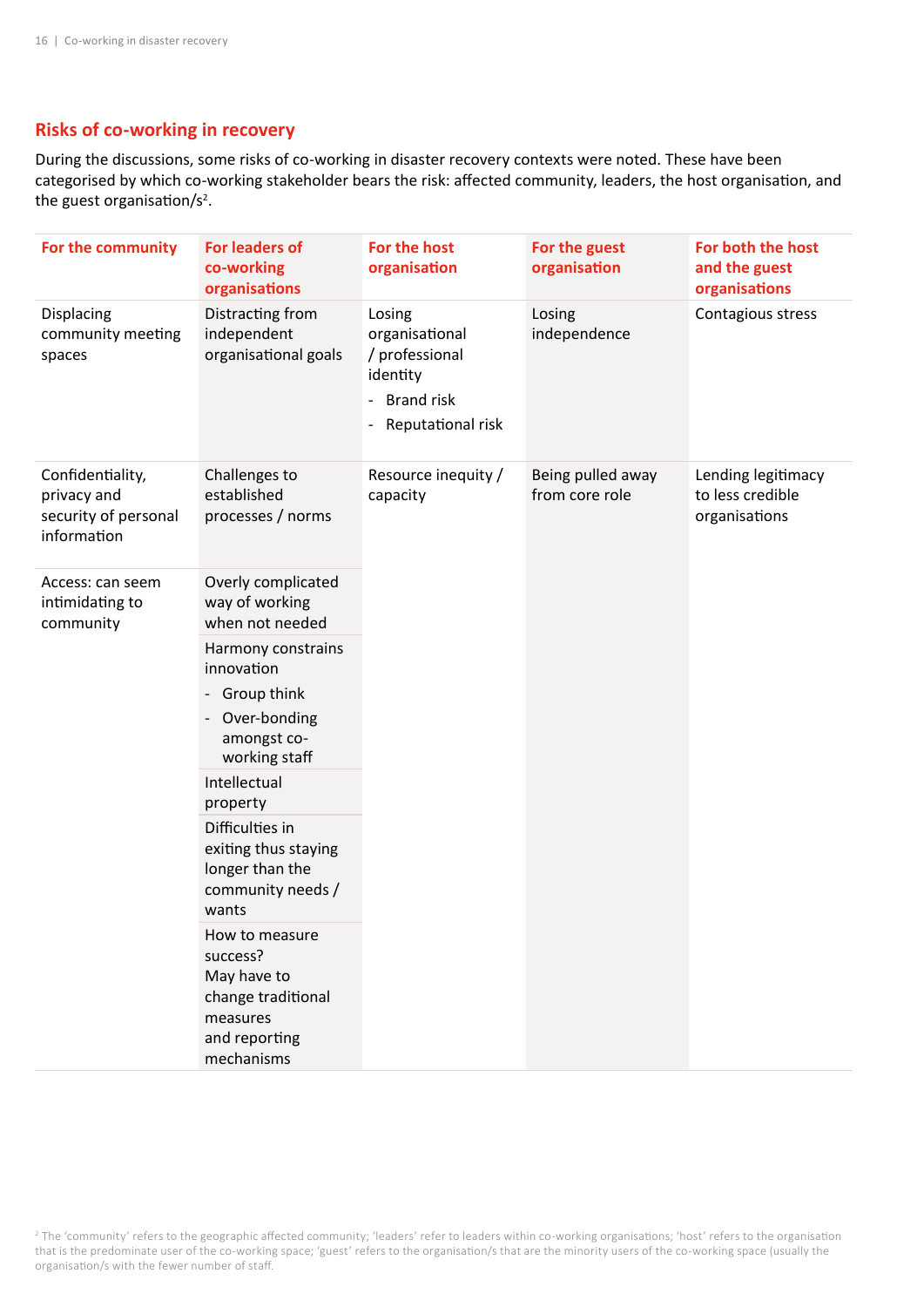## **Barriers to co-working in recovery**

Barriers to effective co-working in disaster recovery can also fall into the same four categories: barriers in the time before co-working arrangements begin, leadership barriers, barriers in how people work, and barriers to do with the actual functioning of co-working arrangements. Participants identified barriers in the planning phase as:

- co-working not being formally recognised in emergency management, thus making it more difficult to use a different way of working.
- a lack of planning co-working arrangements before they are required, i.e. before an event.
- a lack of trust across the emergency management sector and amongst different organisations.
- a deficiency of appropriately trained staff.
- restrictive workplace health and safety policies (e.g. difficulties in re-arranging office spaces).

Participants noted that leaders that are not supportive of co-working can be significant barriers. Different organisational cultures and organisational resistance to change can further reduce the efficacy of co-working arrangements. They highlighted that leaders also have a responsibility to try to keep well-trained, competent staff during co-working arrangements—high turnover of recovery staff being another barrier.

People's attitude to collaboration and cooperation can be a significant barrier to effective co-working, e.g. considering co-working to be only co-locating—only sharing an office space.

Finally, participants identified the availability of funding and resources as a possible limitation of co-working in recovery. Different organisational systems, procedures and policies can make working together difficult; especially if there have not been any existing agreements in place to ensure their flexibility. Participants noted this is especially true for simple systems, such as printing networks and security procedures.

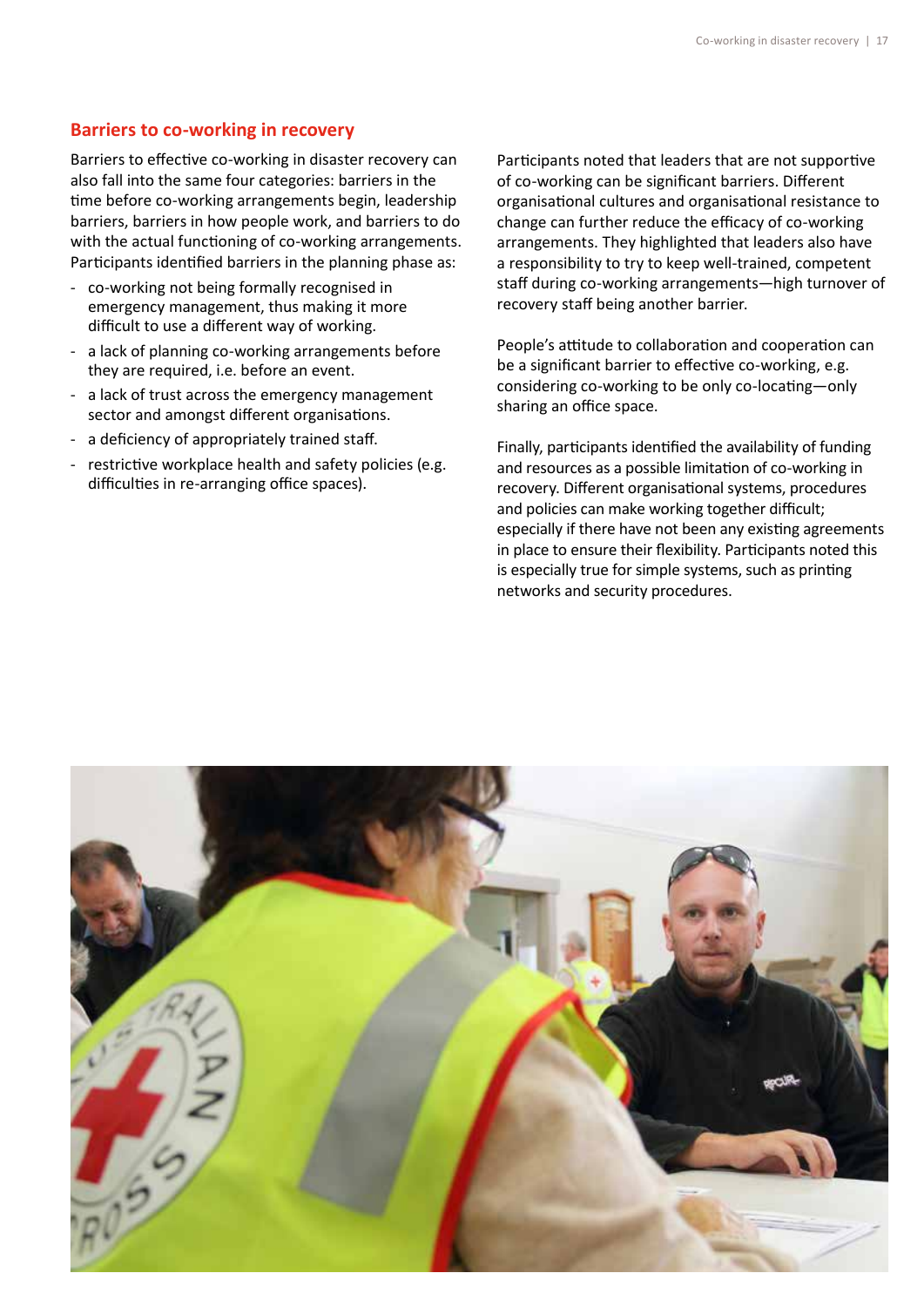# **Enablers of co-working in recovery**

Participants categorised enablers for effective coworking in recovery in to four categories:

- those that should happen prior to an event.
- those for organisational leaders.
- those concerned directly with people.
- those to do with the operations.

In addition there are obvious physical enablers to quality co-working which need to be taken into account, such as the co-working space being organised on an open-plan basis, and everyone co-working to have access to the co-working building, technology etc.

## **Enablers prior to an event**

- the willingness of potential co-working staff and organisations to co-work with other organisations
- the permission to co-work with other organisations
- incentives for co-working arrangements in disaster recovery contexts, where possible
- leaders who understand the organisational landscape they exist in and who build relationships with potential co-working partners
- investment in training staff to be comfortable coworking with different organisations with different skills, experience and resources
- plans of co-working, containing exit strategies and staff social gatherings to build mutual trust, remembering that in a disaster recovery context, there may be benefits to slowing down timeframes to allow for this, rather than rushing in too quickly.

## **Enablers for organisational leaders**

Leadership is central to enabling effective co-working in disaster recovery contexts. A champion, or champions, of co-working can facilitate co-working arrangements and lend strategic support. Supportive and engaged leaders can:

- Ensure shared visions and purpose across co-working organisations
- Emphasise the independence of co-working organisations
- Provide clarity of each organisation's contributions and limitations to the shared vision
- Provide clarity of expectations of the arrangements
- Ensure strong links and involvement of community leaders

Ideally, leaders and organisations wishing to co-work in recovery should do so in the early recovery phase, i.e. in the weeks following an event. This enables shared goals to be established early on, enhancing collaboration and cooperation amongst emergency management organisations.

## **Enablers concerning people**

Participants identified that people are also key enablers to effective co-working in recovery—the right person for the right role. They highlighted that only having people with technical competencies was not enough; people with the following characteristics enable effective co-working:

- Flexibility and open-mindedness
- A sense of humour
- Openness to change; to working with differences
- Honesty and transparency

Positions such as the 'cultural architect' can play a significant role in enabling co-working arrangements as they can strengthen the glue that binds the different co-working organisations, encourage collaboration and build trust. That said, participants identified that it's important not to rely on just one or two people to encourage collaboration and keep co-working arrangements functioning. They noted the importance of supporting staff to 'come back' to the original organisation from where they have been seconded from. Finally, clarity of roles and tasks are important enablers in co-working to avoid any confusion or overlap in responsibilities.

## **Enablers in operations**

In addition to the enabling roles of leadership and people, there are operational enablers for effective co-working in disaster recovery contexts. Regular communication within and across teams (perhaps even internal social media) can enable greater information sharing and collaboration. Flexible systems and processes, including budgeting and finance, are relevant practical enablers. Finally, each role must have the permission and support to continue working on their own organisation's tasks as well as those contributing to the shared goals.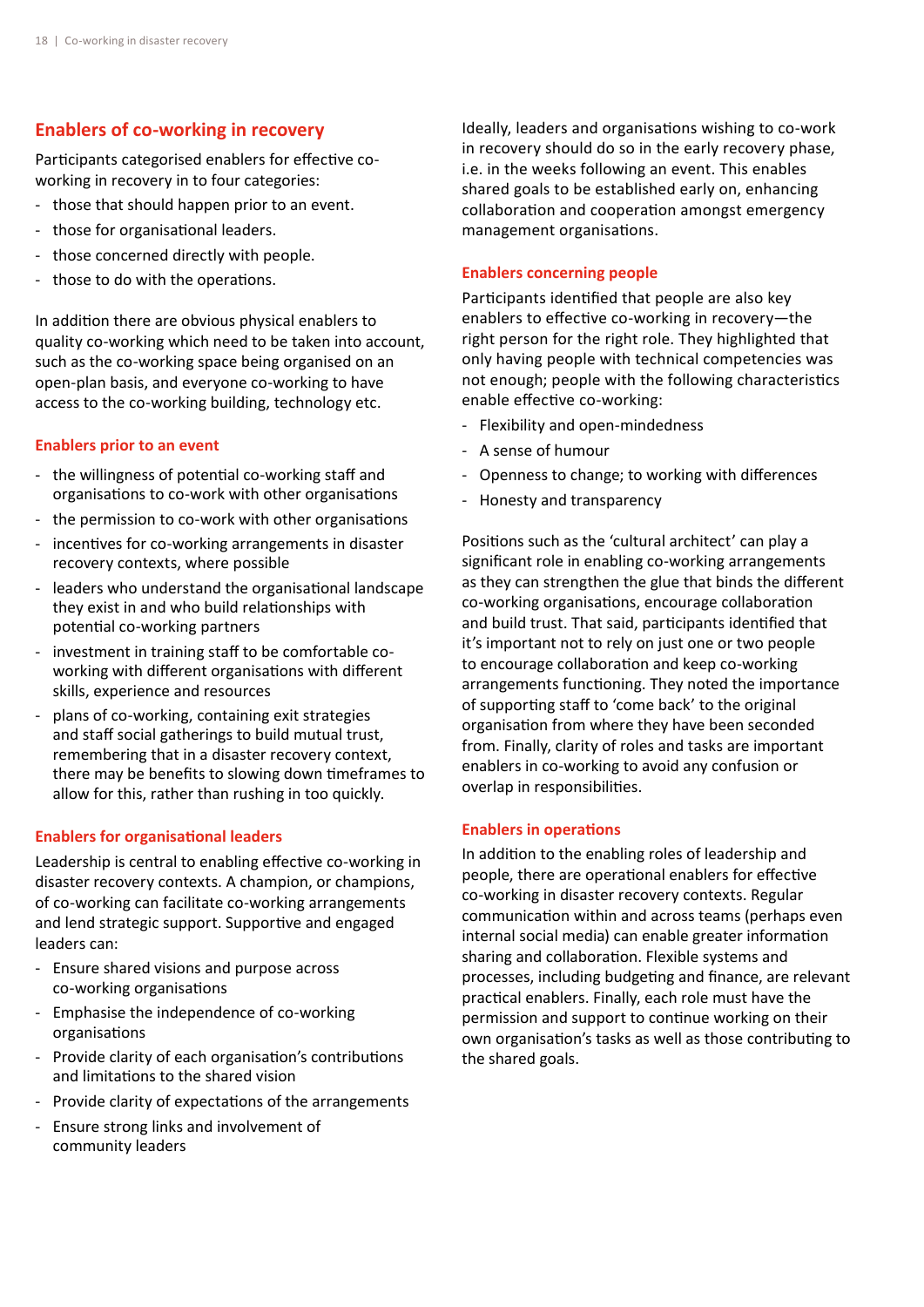

Australian Red Cros

Co-working in disaster recovery | 19

# Relief in times<br>of crisis

Anne (L) and Fiona (R) Leadbeater presented their experiences of co-working from the community's perspective and highlighted that from their perspective, co-working in disaster recovery was a great success.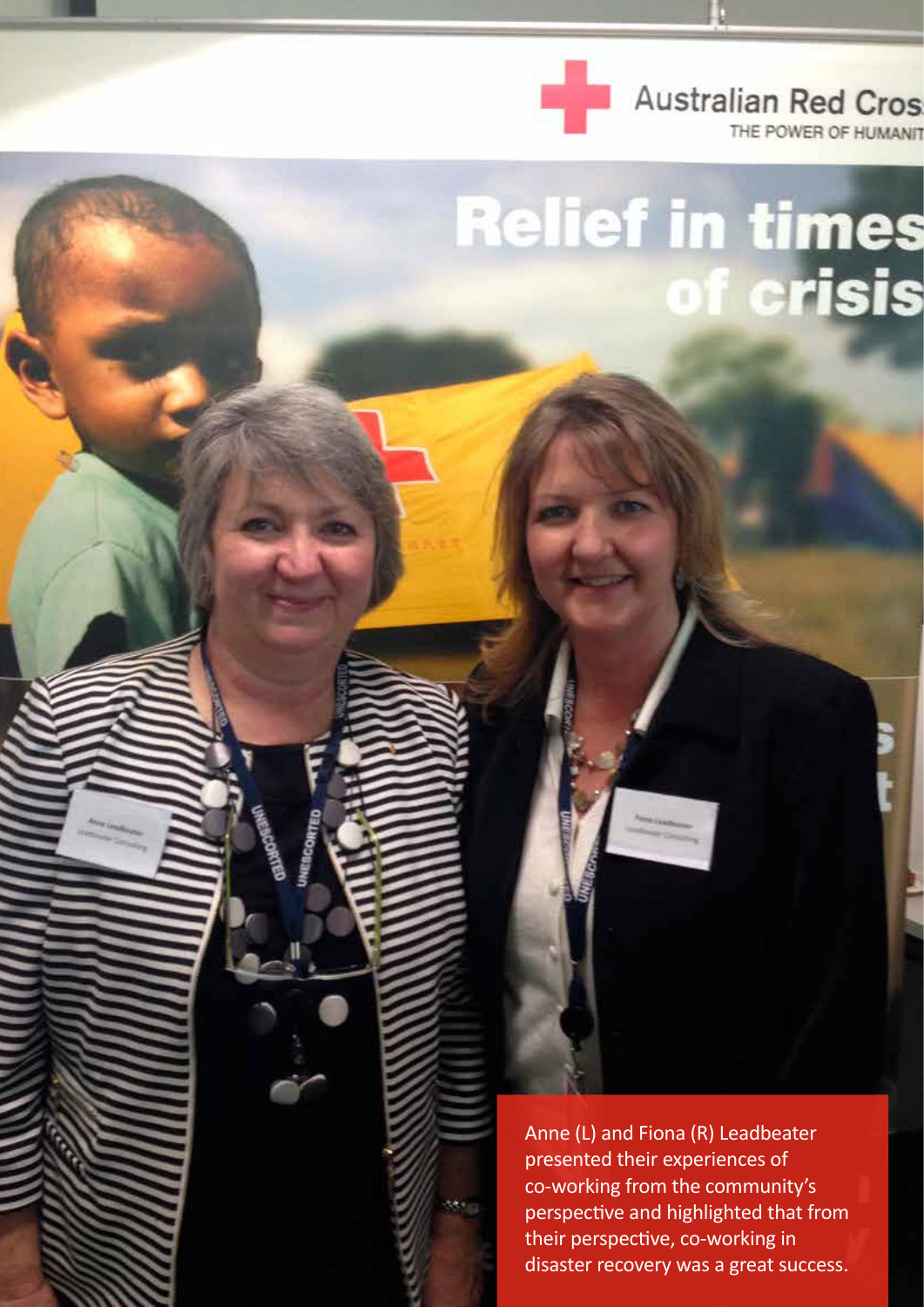# **Summary of important considerations when co-working in recovery**

Discussions among participants suggested the following considerations to form the basis of a guidance note for different stakeholders co-working in disaster recovery contexts.<sup>3</sup>

| <b>Community</b>                                                                        | <b>Leaders</b>                                                                                        | <b>Host organisation</b>                                                                  | <b>Guest organisation</b>                                                          |
|-----------------------------------------------------------------------------------------|-------------------------------------------------------------------------------------------------------|-------------------------------------------------------------------------------------------|------------------------------------------------------------------------------------|
| Clarity of co-working<br>location - respect<br>existing community<br>spaces             | Strategic thinking of<br>implications of co-<br>working                                               | Respect location and<br>space of co-working (e.g.<br>existing community uses<br>of space) | Respecting host location<br>and space of co-working                                |
| Plan for exit at the<br>beginning of co-working                                         | Know when to leave co-<br>working / location                                                          | Plan for exit at the<br>beginning of co-working                                           | Plan for exit at the<br>beginning of co-working                                    |
| <b>Ensure links with</b><br>community leaders                                           | Plan for people to return<br>to organisation after co-<br>working                                     | Recognise co-workers as<br>a new community                                                | Plan for how you 'come<br>home' back to your<br>organisation                       |
| Ensure clarity of<br>expectations                                                       | Ways to acknowledge co-<br>working efforts                                                            | Clarity in budgets, costs                                                                 | Put forward ideas for<br>how to be acknowledged<br>for working<br>collaboratively  |
| Highlight confidentiality,<br>privacy and security of<br>personal information<br>issues | Awareness that staff may<br>'come back' with new<br>and different ideas                               | Being deliberate about<br>the way you co-work                                             | Think about 'coming<br>home' with new and<br>different ideas                       |
|                                                                                         | Recognise key<br>performance indicators<br>of staff may be difficult<br>to determine                  | Continual feedback<br>loop-what's working,<br>what's not-between<br>host and guest        | Continual feedback<br>loop-what's working,<br>what's not-between<br>host and guest |
|                                                                                         | Clarity on administration,<br>e.g. who to call when<br>sick, who pays for what                        | Manage practical stuff,<br>e.g. photocopiers,<br>network access, site<br>access           | Establish tools to<br>minimise risk of group<br>think                              |
|                                                                                         | Ensure the right person<br>for the right role and<br>identifying when its not<br>working as it should |                                                                                           |                                                                                    |
|                                                                                         | Have the trust to work<br>on behalf of your<br>organisation (and others<br>should do the same)        |                                                                                           |                                                                                    |
|                                                                                         | Establish internal<br>trust within your own<br>organisation                                           |                                                                                           |                                                                                    |
|                                                                                         | Identify system<br>structures for co-working<br>to work                                               |                                                                                           |                                                                                    |

<sup>3</sup> The 'community' refers to the geographic affected community; 'leaders' refer to leaders within co-working organisations; 'host' refers to the organisation that is the predominate user of the co-working space; 'guest' refers to the organisation/s that are the minority users of the co-working space (usually the organisation/s with the fewer number of staff.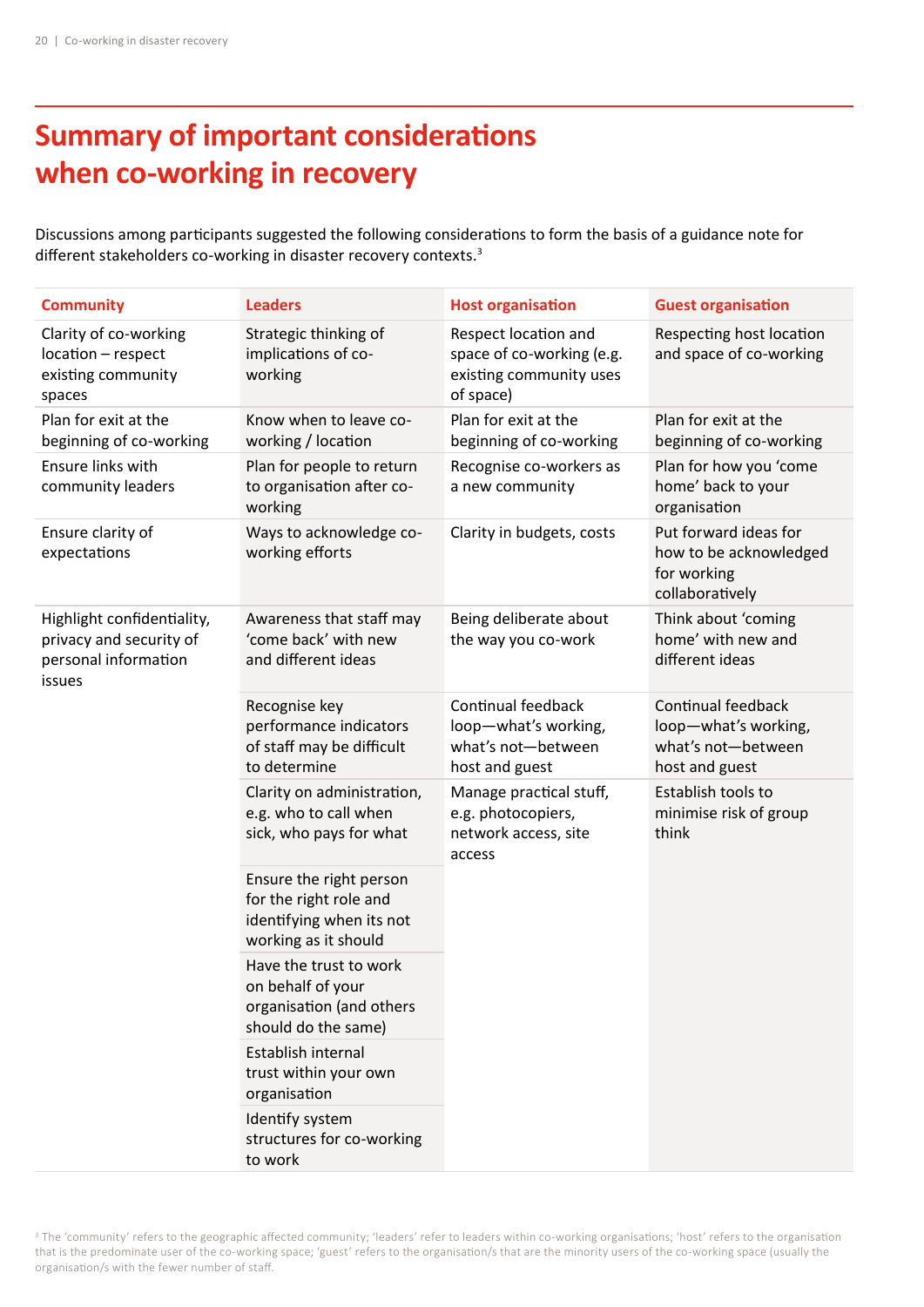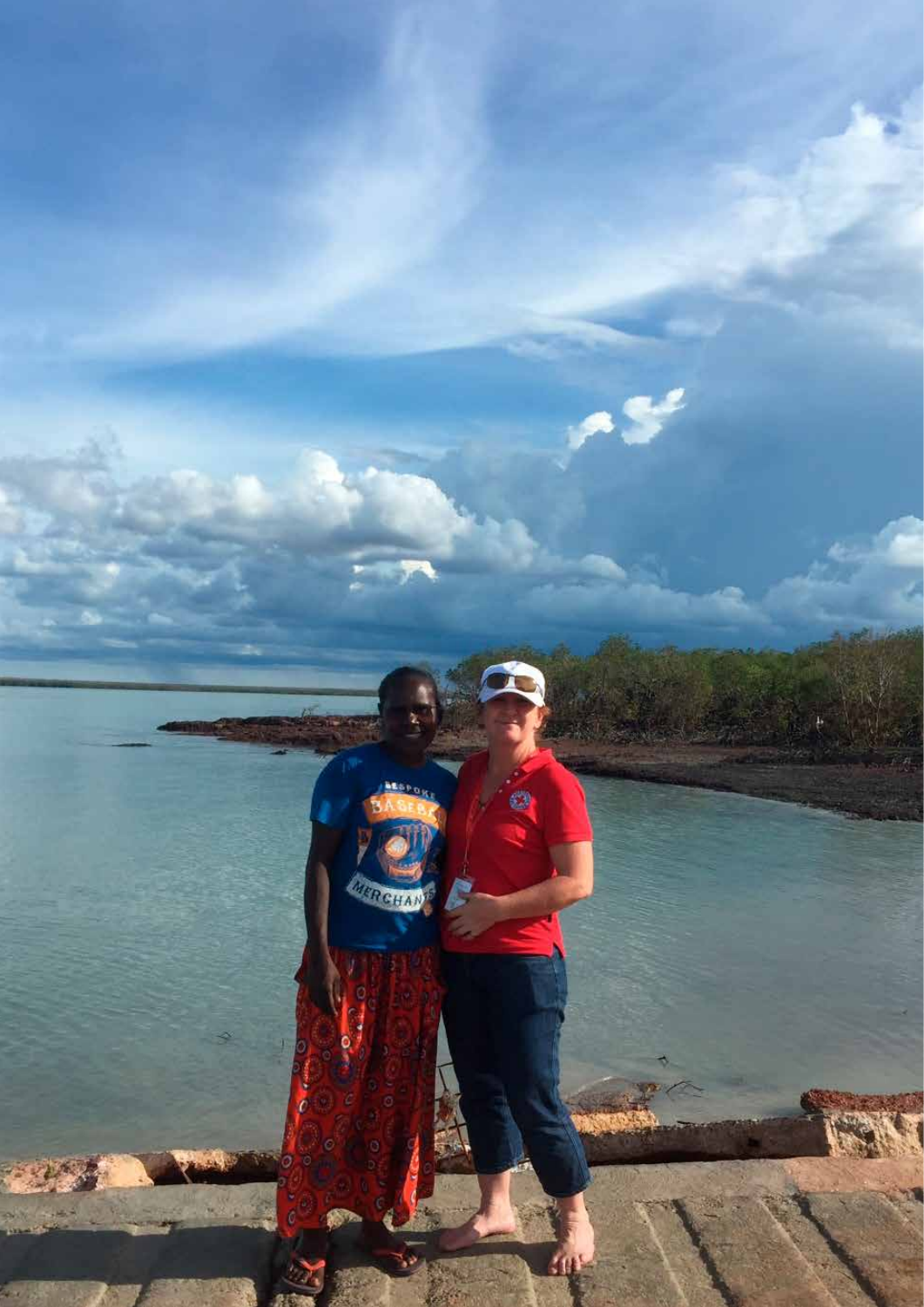# **Attendees**

# **Chair**

**Andrew Coghlan Australian Red Cross** 

# **Presenters**

| <b>Daniel Long</b>          | <b>Blue Mountains City Council</b>                   |
|-----------------------------|------------------------------------------------------|
| Danielle O'Hara             | <b>Australian Red Cross</b>                          |
| <b>Anne Leadbeater</b>      | Leadbeater Consulting                                |
| <b>Fiona Leadbeater</b>     | Leadbeater Consulting                                |
| <b>Elizabeth McNaughton</b> | New Zealand Department of Prime Minister and Cabinet |
| <b>Steve Curnin</b>         | University of Tasmania                               |
| <b>Mykel Dixon</b>          | Inspire9                                             |

# **Facilitators**

| <b>Australian Red Cross</b> |
|-----------------------------|
| <b>Australian Red Cross</b> |
| <b>Australian Red Cross</b> |
| <b>Australian Red Cross</b> |
|                             |

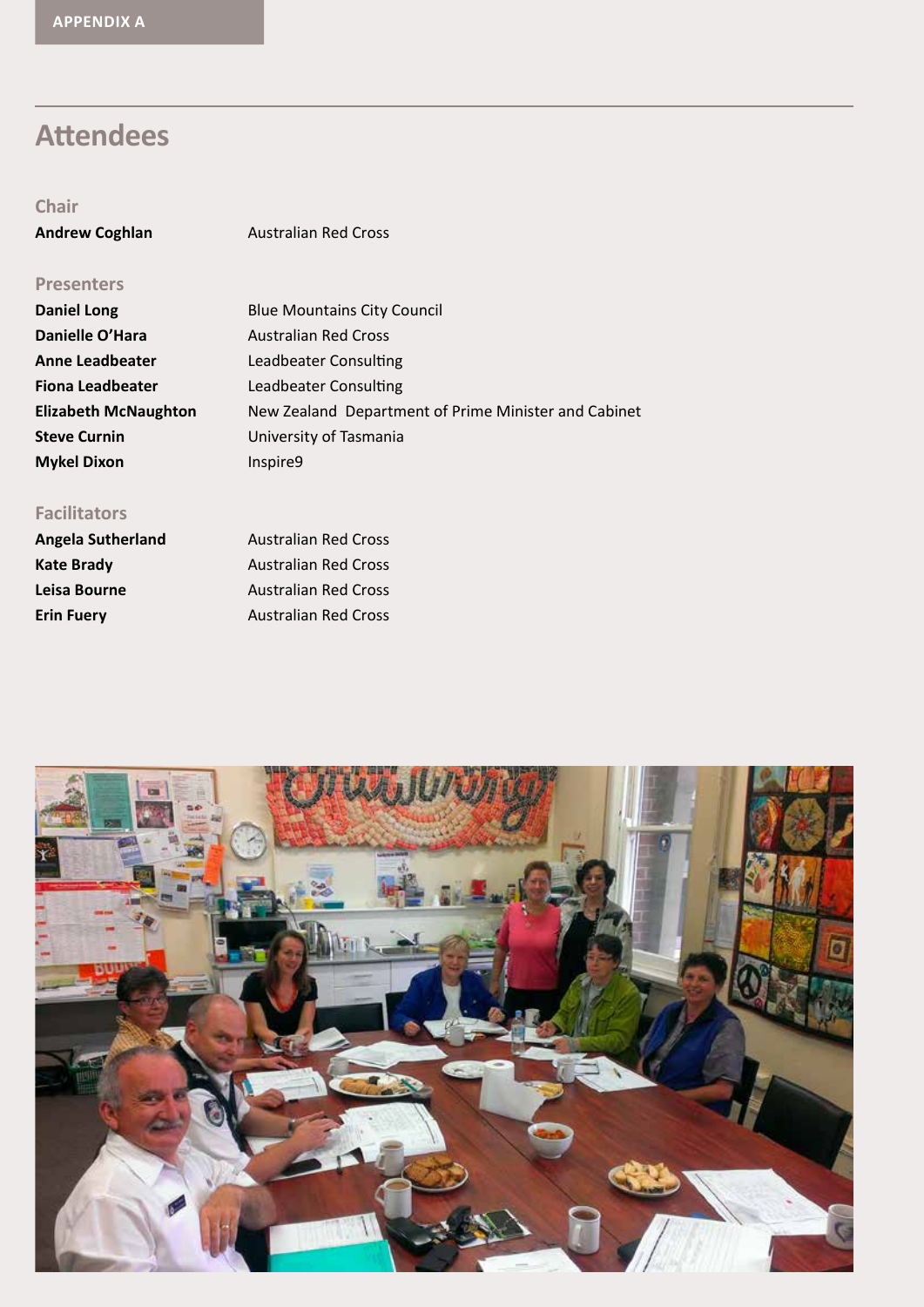# **Participants**

| <b>Adelaide Hills Council</b>                                | David Waters              |
|--------------------------------------------------------------|---------------------------|
| <b>Australasian Fire Authorities Council</b>                 | <b>Jill Edwards</b>       |
| <b>Anglicare</b>                                             | <b>Esther Singenstreu</b> |
| <b>Australian-New Zealand Emergency Management Committee</b> | <b>Ben Brungs</b>         |
| <b>Attorney General's Department</b>                         | Wendy Kelly               |
| <b>Beyond Blue</b>                                           | Kelly Wilson              |
| <b>Blue Mountain City Council</b>                            | Sue Johnson               |
| <b>Blue Mountain City Council</b>                            | Daniel Long               |
| <b>Department of Justice</b>                                 | <b>Mandy Moore</b>        |
| <b>Emergency Management of Victoria</b>                      | Joe Buffone               |
| <b>Foundation for Rural and Regional Renewal</b>             | Natalie Egleton           |
| <b>Hands Up</b>                                              | Dan Jebamony              |
| <b>Hands Up</b>                                              | Sebastien Maupas          |
| <b>Insurance Australia Group</b>                             | Anna Kilmartin            |
| <b>Insurance Australia Group</b>                             | Lee McDougall             |
| <b>Insurance Australia Group</b>                             | Anna Taperell             |
| <b>Mountains Community Resource Network</b>                  | <b>Kris Newton</b>        |
| <b>NSW Ministry of Police and Emergency Services</b>         | Nadine Hulme              |
| <b>NSW Ministry of Police and Emergency Services</b>         | <b>Rachel Nibbs</b>       |
| <b>NSW Ministry of Police and Emergency Services</b>         | <b>Allison Rowlands</b>   |
| <b>Northern Territory Government</b>                         | Robyn Green               |
| <b>Optus</b>                                                 | <b>Geoff Hoad</b>         |
| <b>Queensland Department of Communities</b>                  | <b>Tammy Myles</b>        |
| <b>Red Cross</b>                                             | Diana Bernardi            |
| <b>Red Cross</b>                                             | <b>Rachel Flitman</b>     |
| <b>Red Cross</b>                                             | Jessie Huard              |
| <b>Red Cross</b>                                             | Antonia Mackay            |
| <b>Red Cross</b>                                             | Jai O'Toole               |
| <b>Regional Development Victoria</b>                         | Jess Freame               |
| <b>Royal Melbourne Institute of Technology</b>               | John Handmer              |
| South Australia Department of Children and Social Inclusion  | Ronnie Faggoter           |
| <b>Salvation Army</b>                                        | <b>Eddy Holman</b>        |
| <b>University of Melbourne</b>                               | Lisa Gibbs                |
| <b>University of Melbourne</b>                               | Louise Harms              |
| <b>University of Tasmania</b>                                | <b>Steven Curnin</b>      |
| <b>Victoria Country Fire Authority</b>                       | Gwynne Brennan            |
| <b>Volunteering Australia</b>                                | <b>Brett Williamson</b>   |
| Western Australia Local Government Association               | <b>Allison Hailes</b>     |
| Westpac                                                      | <b>Alison Ewings</b>      |
| Westpac                                                      | Laura Reed                |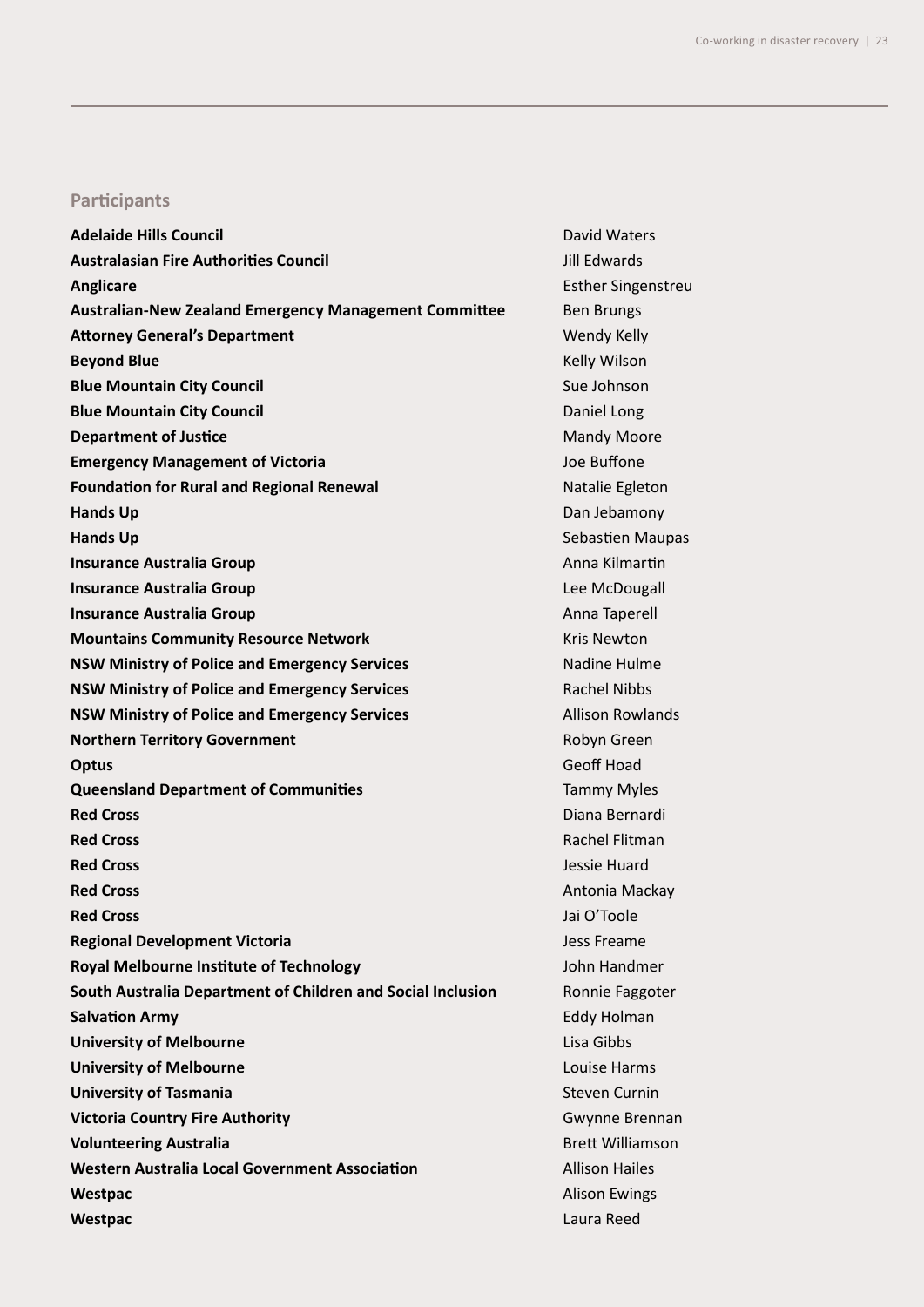# **Briefing Paper for 2015 Resilience Roundtable**

### **Executive Summary**

In 2009 the Council of Australian Governments (COAG) agreed to adopt a whole of nation resilience-based approach to disaster management. This approach was selected with a view of strengthening society longterm. COAG acknowledged the inherent capacity in people and communities and committed itself to further strengthening and increasing capacity to withstand the effects of adversity.

COAG later released the National Strategy for Disaster Resilience (NSfDR) in 2011. This strategy acknowledged that disaster resilience relies on society as a whole and not solely government; emergency services departments and local authorities. It recognised that a national, coordinated and cooperative effort was required to enhance Australia's capacity to withstand and recover from emergencies and disasters.

The purpose of this Briefing Note is to further explore concrete suggestions for enhancing coordinated and cooperative efforts in the emergency management sector in Australia. It will focus on co-working arrangements as one important and innovative approach to improving coordination, cooperation and collaboration in the sector.

This Briefing Note will highlight the domestic and international contexts of co-working and disaster recovery and provide an overview of the existing relevant literature. Three case studies will illustrate possible contexts in which co-working can add value as well as highlighting some of the practical advantages of such an approach. This Briefing Note will then summarise the main aims of the 2015 National Disaster Resilience Roundtable.

For the purposes of this Briefing Note and the subsequent Roundtable, co-working refers to personnel from two or more organisations sharing the same office/ working space with the intention to improve resources, information sharing and understanding of each other's overarching goals. The academic and grey literature uses the following phrases almost interchangeably: coworking, co-habitation, co-location.

### **Domestic context of co-working**

In Australia there are three themes relevant to this discussion. The first is the emphasis on coordination and cooperation in the National Strategy for Disaster Resilience of 2011. The second is the growth in organisations co-working in disaster recovery. And, in parallel, the third is the growth of the co-working industry with dozens of businesses and initiatives springing up around the country, all aiming to foster greater collaboration and cooperation amongst their clients.

In 2009 the Council of Australian Governments (COAG) agreed to adopt a whole of nation resilience-based approach to disaster management. This approach was selected with a view to strengthening society long-term. COAG later released the National Strategy for Disaster Resilience (NSfDR) in 2011. This strategy acknowledged that disaster resilience relies on society as a whole and not solely government; emergency services departments and local authorities. It recognised that a national, coordinated and cooperative effort was required to enhance Australia's capacity to withstand and recover from emergencies and disasters. Over the last decade, Australia has seen an increase in co-working in disaster contexts, such as in disaster response arrangements but increasingly in disaster recovery and longer-term environments.

In the private sector context, co-working is what happens when a group of independent workers carry out their various tasks in a shared workspace. Co-working offers collaborative workspaces where freelancers and small businesses use shared workspace facilities and connect with each other in exchange for paying a monthly membership fee. The Australian co-working industry is growing rapidly – in 2011, there were only a handful of co-working spaces however as of February 2015 there are now over 140 co-working spaces, work hubs and incubators across Australia. Examples include Inspire9 in Melbourne, The Hub in Adelaide, Sydney and Melbourne, and SpaceCubed in Perth.

The confluence of these three themes is well expressed in the new Victorian State Control Centre, managed by Emergency Management Victoria. The SCC is a dedicated space that facilitates multi-agency response to emergencies around the state.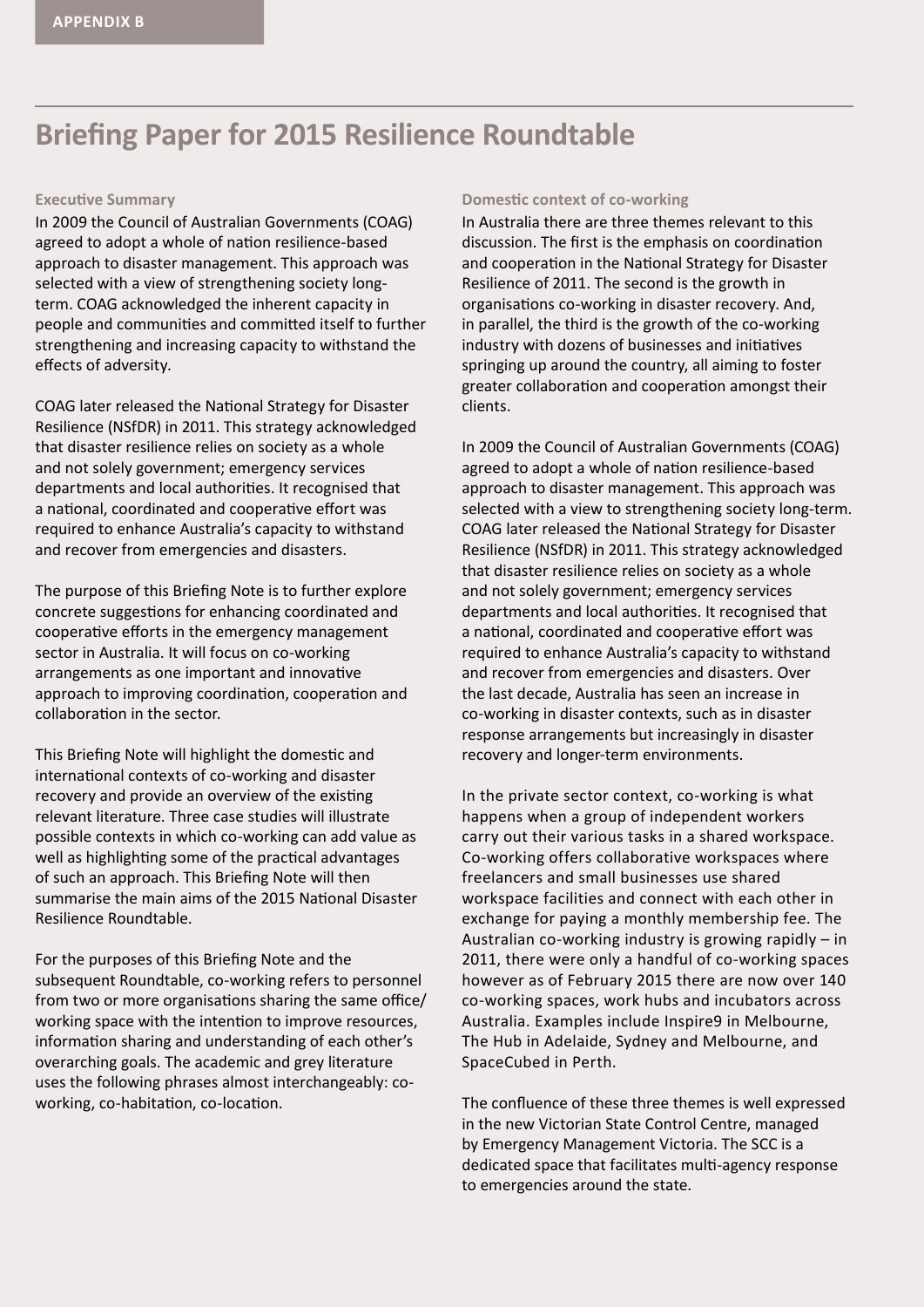It does this by bringing in dozens of different organisations to the same physical space, designed to enhance coordination and cooperation during the immediate response to an emergency. By being physical located in the same space – within metres of each other – agency representatives quickly and efficiently exchange critical information, rapidly come to an agreed understanding of shared goals and execute multi-agency response plans in multi-agency teams. As noted above, this practice has existed in the response phase for some time as well as in the early recovery phase (e.g. in recovery centres), however it is also an increasing trend in longer-term recovery settings.

### **International context**

Internationally, the same three themes are expressing themselves similarly but are somewhat more advanced. The emphasis on coordination and collaboration has been institutionalised in the United Nations' Office for the Coordination of Humanitarian Affairs (UN OCHA). The co-working industry is also more developed, with more than 9,000 co-working spaces internationally (most in the USA) and predictions of more than 1 million members of co-working spaces by 2018. An example of these themes coalescing is the recent humanitarian response and recovery efforts in the Philippines (discussed below).

UN OCHA is the part of the United Nations Secretariat and is responsible for bringing together humanitarian actors to ensure a coherent response to emergencies. UN OCHA plays a key role in coordination in crisis situations, including assessing situations and needs; agreeing common priorities; developing common strategies to address significant issues; clarifying consistent public messaging; and monitoring progress. UN OCHA is the custodian of the global cluster system, a way of structuring the coordination of a disaster and one based on similar principles to those of co-working, i.e. bringing people from different sectors and organisations in to one room greatly enhances the sharing of relevant information, promotes innovation to problem solve, and supports effective multi-sector action.

The international co-working industry has experienced double-digit growth since it first became a phenomenon in the early 2000s. The number of co-working spaces globally is now estimated at 9,000 with the prediction that there will be 1 million co-workers by 2018. This demand for co-working spaces has largely been driven by the increasingly contingent workforce and their desire for those individuals to connect with each other.

A good example of these themes meeting is that of the international response to Super Typhoon Haiyan, in the Philippines. Co-working was central to the humanitarian response and was valued very highly by all stakeholders, continuing in to the longer-term recovery phase. In Roxas City, dozens of humanitarian organisations were co-located in the Mayor's Office, in City Hall, along with international military forces there to provide extra support. The Canadian military identified the coworking arrangements of the response critical to the high functioning civil-military coordination and has since recommended co-working/co-location for any future contexts where such coordination and collaboration is required. As detailed in the After Action Review of United Nations' Civil-Military Coordination, the benefits of co-working include: efficient, fast and transparent sharing of information, increased coordination effectiveness, and maximisation of communication with stakeholders.

Another good example of co-working in international recovery contexts is the arrangements of the New Zealand Red Cross co-locating with the Stronger Christchurch Infrastructure Rebuild Team (see Case Study below).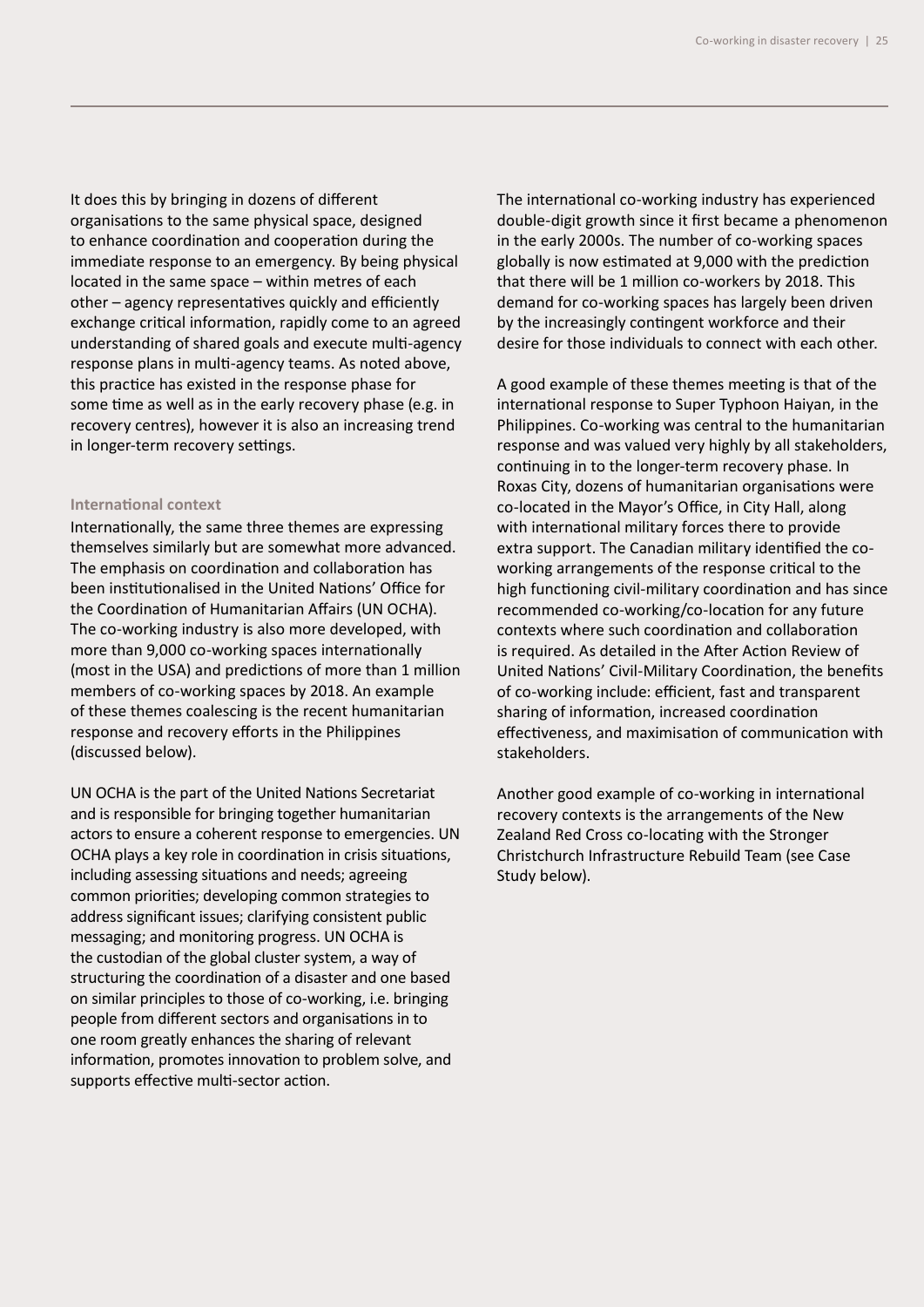26 | Co-working in disaster recovery

#### **Disaster recovery**

Traditional concepts define post-disaster community recovery as the return to normal life as quickly and efficiently as possible. This definition, however, fails to recognise the complex non-linear process of emergency recovery that can see progress then suffer set backs over a long period of time. This definition also fails to recognise that lives may never return to a pre-disaster 'normal'.

Recovery is a process and there is no fixed point at which recovery can be said to be 'finished'. Recovery has been achieved when the individuals, families and the community repairs or develops social, political and economic processes, institutions, and relationships that enable it to function in the new context within which if finds itself. This process takes time; the length of time differs for every community. Whilst recovery continues long after response and relief operations cease, it is important that recovery activities begin at the time of impact of the emergency and that all response and relief operations incorporate recovery considerations.

The National Principles for Disaster Recovery include: understanding the context, recognising complexity, using community-led approaches, ensuring coordination of all activities, employing effective communication, and acknowledging and building capacity. The complexity of recovery, the large number of organisations involved and the long-term nature of recovery all suggest that collaboration and cooperation is central to efficient and effective recovery support. In other words, these suggest that co-working arrangements are highly suitable to disaster recovery contexts in Australia.

## **Existing evidence supporting co-working in disaster recovery**

There has been limited research undertaken on coworking arrangements in disaster recovery setting. Curnin and Owen at the University Of Tasmania have been the main contributors to the body of evidence supporting co-working arrangements in disaster recovery settings in Australia through their work with the Bushfire Natural Hazards CRC. Along with this academic work is the growing support for co-working in disaster management in agency (or 'grey') literature, including supporting documentation at Emergency Management Victoria (EMV 2015; Fire Services Commissioner 2013). The New Zealand Red Cross has also documented some of the advantages of co-working in their 2015 Leading in Recovery resource and will be publishing more on this soon. Internationally, the Canadian Military is recommending greater use of co-working arrangements to facilitate collaboration between civilian emergency management organisations and military units.

There is a growing amount of supporting evidence for the benefits of co-working outside the sector. While still relatively new, there is currently research being undertaken internationally and domestically to further explore the benefits, challenges and practicalities of co-working, especially in the software development, creative and start-up industries. Much of the current literature focuses on the business possibilities of coworking rather than providing practical guidance for implementing co-working arrangements in the sector.

The report in this year's Resilience Roundtable will contribute to this body of evidence regarding coworking in disaster recovery.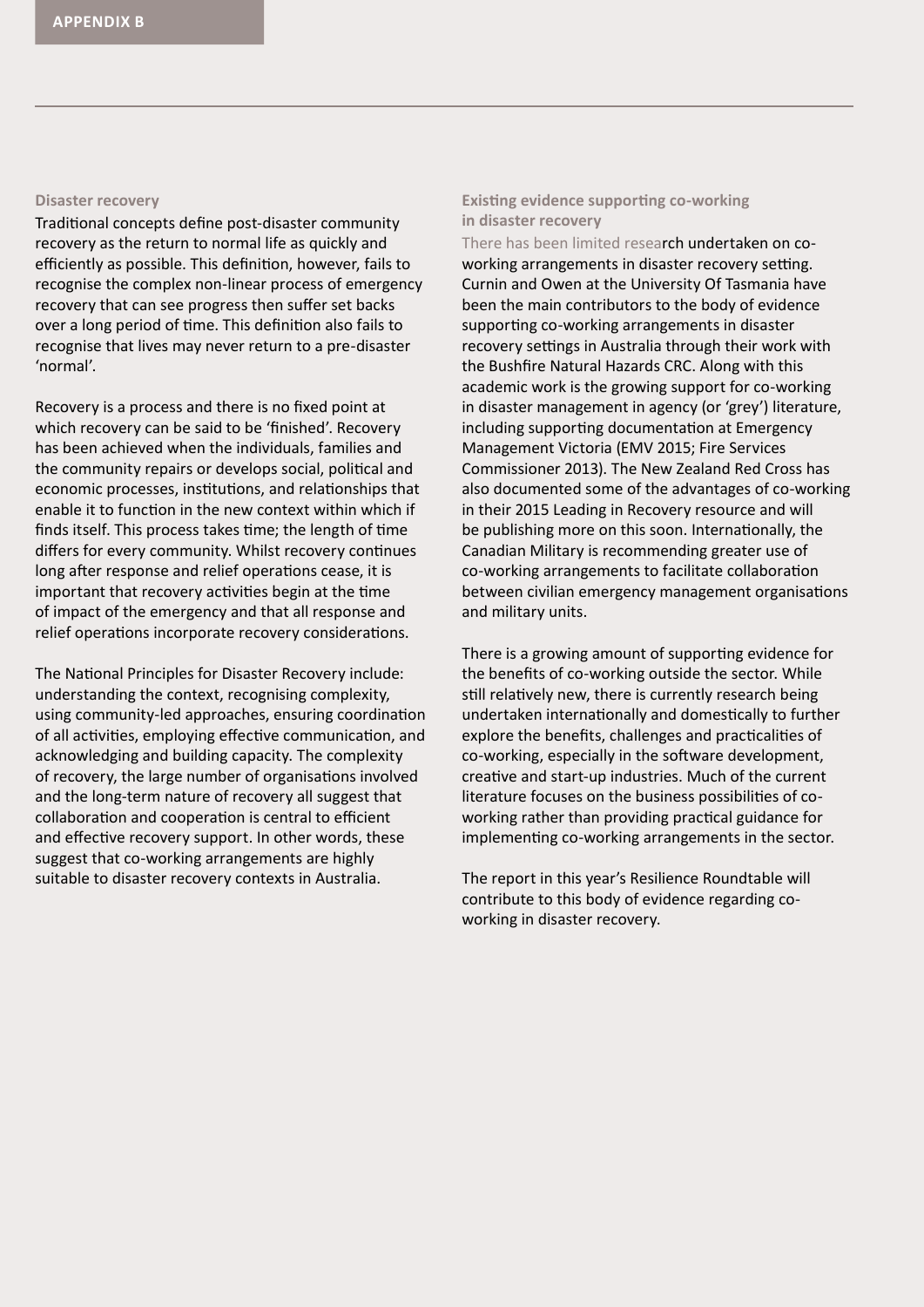# **References**

Bacigalupo, T 2012, "Coworking spaces have become a crucial aspect of disaster recovery infrastructure", tonybacigalupo.com/news/2012/11/03/ accessed 10 July 2015.

Bilandiz & Foth 2013, "Libraries as coworking spaces: understanding user motivations and perceived barriers to social learning", Library Hi Tech, Vol 31, No 2, Emerald Group Publishing.

Bosomworth, & Curnin, & Owen (In Press), " Addressing challenges for future strategic level emergency 1 management: reframing, networking and capacity building", Disasters.

Consultative Group on Humanitarian Civil-Military Coordination 2014, "After Action Review on the Humanitarian-Military/Police Coordination and the Use of Foreign Military Assets in Response to Typhoon Haiyan/Yolanda, Philippines", New York.

Council of Australian Governments (COAG) 2011, National Disaster Resilience Strategy, Commonwealth of Australia.

Curnin & Owen 2014, "Spanning Organizational Boundaries in Emergency Management", International Journal of Public Administration, Issue 37, Taylor & Francis Group, pp 259-270.

Curnin, Owen, & Trist 2014, "Managing the constraints of boundary spanning in emergency

Management", Cogn Tech Work, DOI 10.1007/s10111- 014-0285-z, Springer, London.

Curnin, Owen, Paton, & Brooks 2014, "A theoretical framework for negotiating the path of emergency management multi-agency coordination", Applied Ergonomics Issue 47, pp 300-307.

The Economist 2011, "Setting the desk jockeys free: the rise of coworking", The Economist, 31 Dec 2011, The Economist Intelligence Unit, London.

Emergency Management Victoria 2015, "Fundamentals of Emergency Management (Class 1 Emergencies) Edition 1", Victorian Government, Melbourne.

Fire Services Commissioner Victoria 2013, "Information Interoperability Blueprint", Fire Services Commissioner, Melbourne.

Hub Australia 2014, "Our impact", www.hubaustralia. com/about/impact/ accessed 3 August 2015.

Jackson, K 2013, "Making space for others", Masters thesis, www.makingspaceforothers.com accessed 3 August 2015.

James & Soguk (Eds) 2012, "Annual Review 2012: Global Cities", Global Cities Research Institute, RMIT University, Melbourne.

Schlutz, A 2013, "Public cospaces", Self published, allischultz.files.wordpress.com/2013/05/thesisdocument-final.pdf accessed 11 August 2015.

Small Business Labs 2015, "Coworking spaces are human spaces", www.smallbizlabs.com/2015/05/coworkingspaces-are-human-spaces.html accessed 10 July 2015.

Spinuzzi, C 2012, "Working along together: coworking as emergent collaborative activity", Journal of Business and Technical Communication, Vol 26, No 4, Sage Publications, pp 399-441.

Sykes, K 2014, "Coworking: A Workplace Paradigm Shift", www.contractdesign.com/practice/designpractice/Coworking-A-Workpla-11471.shtml, accessed 7 July 2015.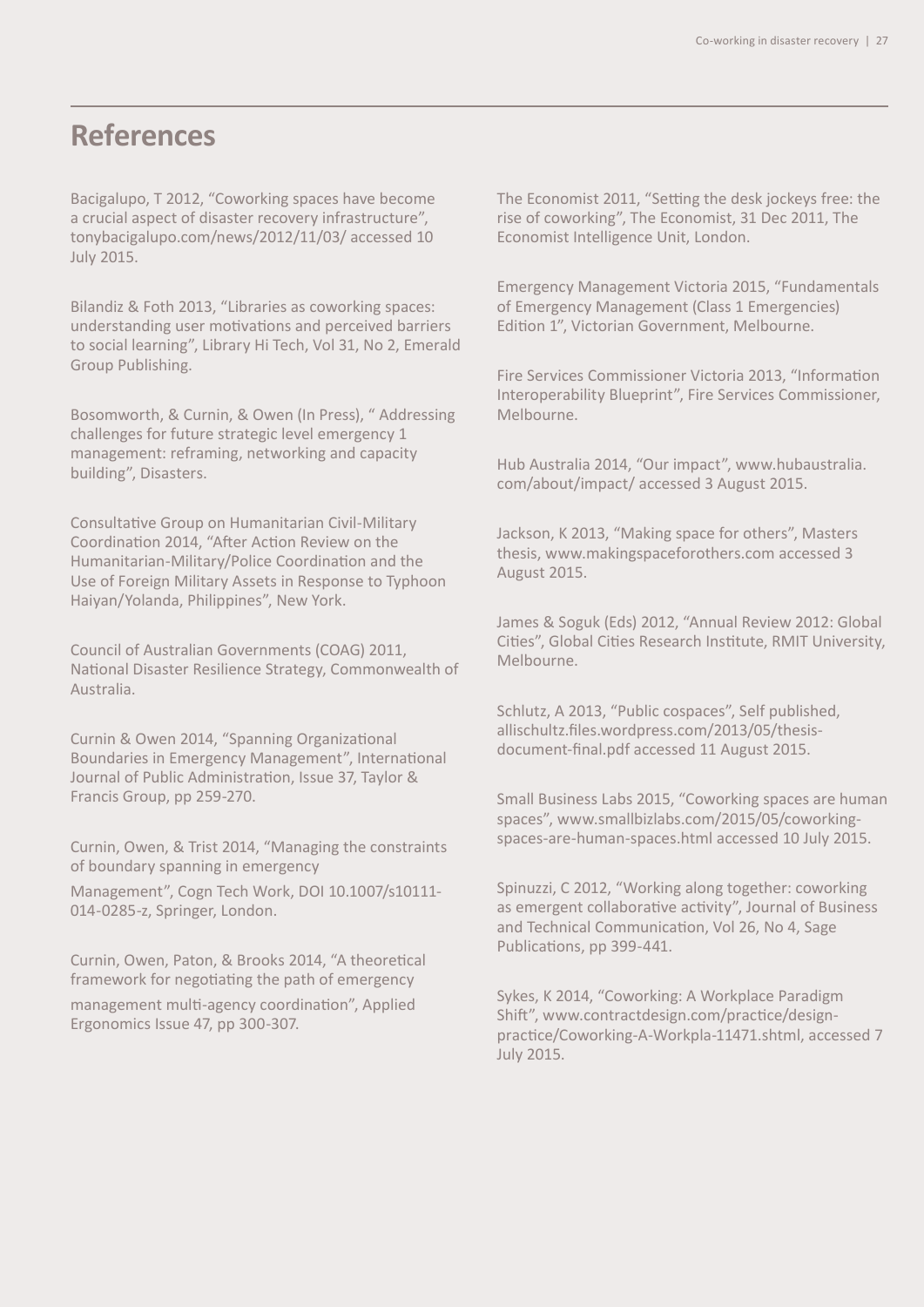28 | Co-working in disaster recovery

# **New Zealand Red Cross and the Stronger Christchurch Infrastructure Rebuild Team**

A 7.1 magnitude earthquake struck the Canterbury region of the South Island in New Zealand on 4 September 2010. More than five months later, on the 22 February 2011, a 6.3 magnitude earthquake struck the same area. The city of Christchurch and surrounding towns suffered catastrophic damage, with hundreds seriously injured and 185 fatalities. Red Cross supported the immediate response to the earthquake and has had a large recovery program in place for the last four years.

The Stronger Christchurch Infrastructure Rebuild Team (SCIRT) is responsible for rebuilding the city's roads, fresh water, waste water and storm water networks. Red Cross and SCIRT realised that they were often engaging the same communities in their work and that collaboration between the two organisations would be mutually beneficial. Discussions were held in April 2014, an externally facilitated introductory workshop followed and the two organisations moved in together in September 2014.

Since the co-working arrangements began, the two organisations have completed at least four joint projects, adding value to each other's programming and saving both time and resources in doing so. Two of these projects are particularly illustrative: the Zipper Plan aiming to matchup key points of contact throughout SCIRT and NZRC and develop a plan to 'zip up' the two organisations to provide a more collaborative approach in the future; and, Humaneers - aiming to further explore the partnership between humanitarian workers and professional engineers e.g. by reviewing the lessons learnt from how engineers and the NZRC managed the emergency response phase and how a more coordinated response might deliver a better outcome in future scenarios.

The advantages for Red Cross included:

- Increased understanding and use of information systems, including GIS data
- Increased logistics capacity
- Increased knowledge of planned engineering works and their possible impacts
- Sharing of office resources

The advantages for SCIRT included:

- Increased understanding of the human impacts of their infrastructure projects
- Increased ability to communicate effectively with affected communities
- Sharing of office resources

An illustrative quote is from Haidee Scott at SCIRT: "We spent about an hour and a half doorknocking together on Marlow and Doreen Streets in Aranui on Friday (July 24). Because Red Cross are asking questions about how people are coping on a day-to-day basis, for me it was an eye-opener, and I shed a few tears both during and after the experience. I'd love for our engineers to hear some of the things said by residents."

The mutual understanding gained from these coworking arrangements was highlighted by staff from both organisations as the most valuable aspect of the arrangements. Additionally, the immediacy of sharing information and the use of complementary skill sets were identified as valuable outcomes of co-working together.

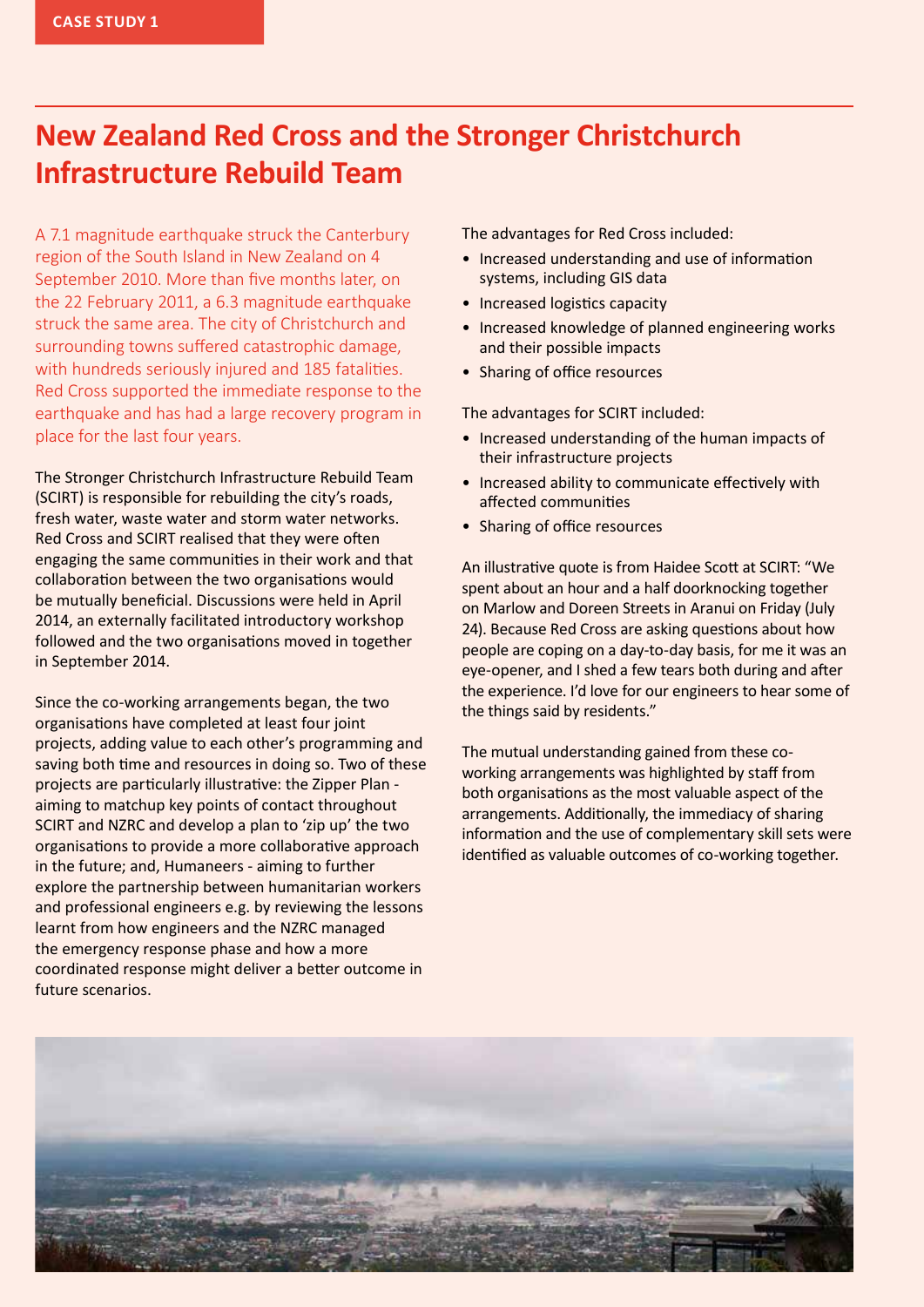# **Red Cross and the Mundaring Shire Council (Western Australia)**

On 12 January 2014, fires swept through three communities in the hills east of Perth. Once the bushfires were contained, 386 hectares of bushland had been burnt, 57 homes destroyed but no fire-related fatalities. Red Cross was involved in supporting the community throughout the fires and established a recovery program in the weeks following.

Based on previous experience of the 2011 Margaret River fires, the Red Cross team asked the Mundaring Shire Council if they could locate one Red Cross staff member in the Council Offices. The Council agreed and one Red Cross staff member sat with the Community Recovery team for six months.

This had numerous advantages for Red Cross:

- Greater understanding of the Council's perspective and goals
- Greater access to staff and thus large time savings (especially travel times)
- Greater knowledge sharing and information exchanges
- Greater opportunities to influence and more chances for advocacy
- Lower overhead costs thanks to the liberal sharing of Council resources

The Shire Council also benefited from:

- More (and more timely) technical recovery support and advice
- More support for the Community Recovery Team, including support for council staff self-care
- More support for, and at, community events
- More opportunities to leverage off the Red Cross brand

These co-working arrangements were facilitated by a flexible attitude from both organisations. Both organisations recognised the opportunities born from working together, in the same office space. However, some challenges arose.

The main challenge was in balancing the needs of two separate organisations and maintaining their independence. This included marrying different ways of working and support systems. Some of these difficulties may have been pre-empted had there been existing documentation guiding the process of establishing a coworking arrangement.

Overall, the feeling was that the co-working arrangements worked very well. Both organisations worked well together, especially the Red Cross and the Community Recovery Team within the Shire Council. They felt they had a common understanding of the major issues affecting the community and how best to tackle these. In addition, the access to key decisionmakers and thus the ability to influence and advocate on behalf of the community led to the creation, for the first time in that area, of the Resilience Advisory Committee, comprised exclusively of community members and designed to advise the Council on all recovery matters.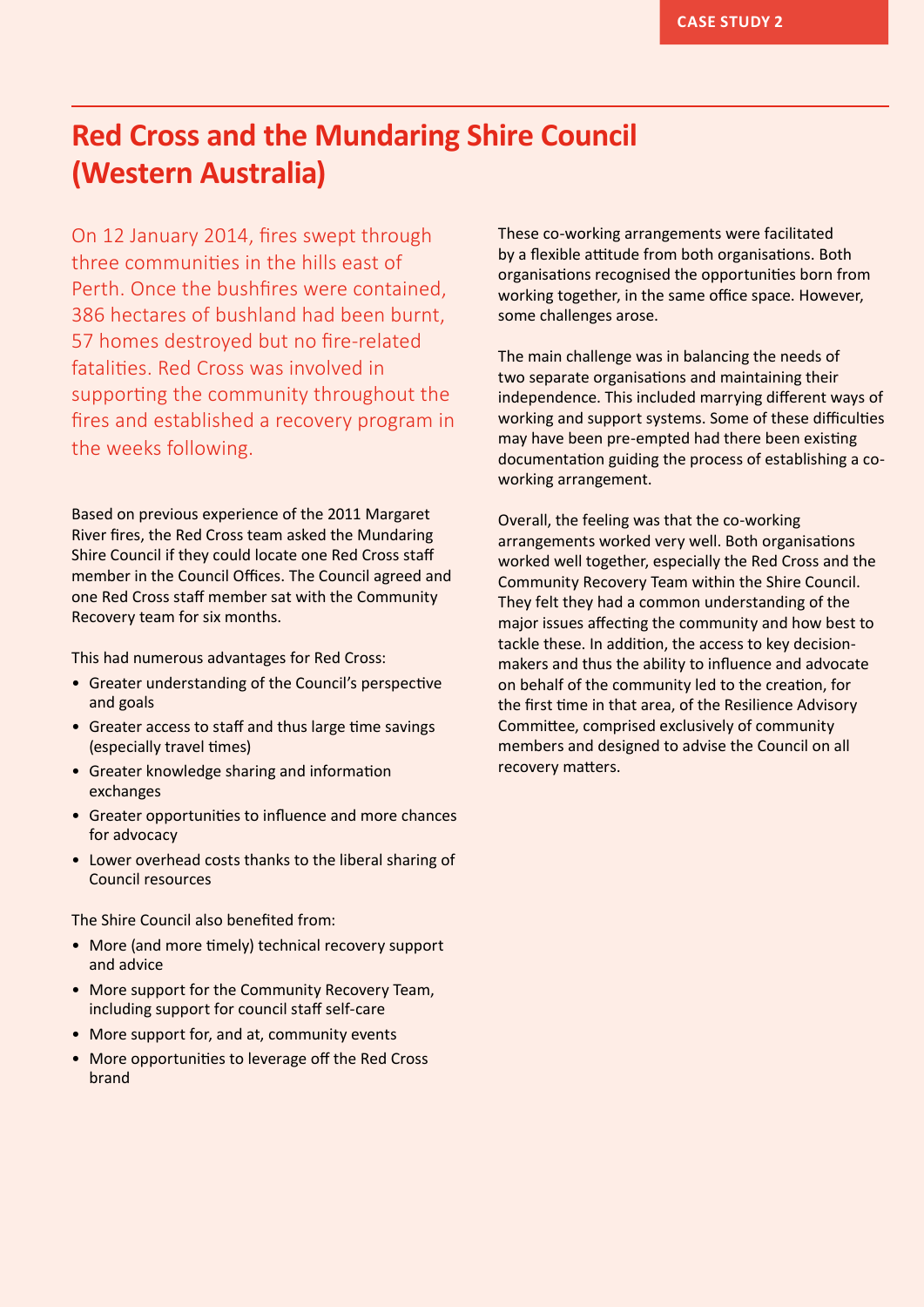# **Acknowledgements**

Insurance Australia Group (IAG), corporate partners of Australian Red Cross, for generously providing a venue and catering for the Roundtable.

Daniel Long, Danielle O'Hara, Anne Leadbeater, Fiona Leadbeater, Elizabeth McNaughton, Steve Curnin, and Mykel Dixon for their thoughtful presentations on the day.

Angela Sutherland, Kate Brady, Leisa Bourne, and Erin Fuery for the facilitation of the world café groups.

Rachel Flitman, Antonia Mackay, Jai O'Toole, Diana Bernardi, and Jessie Huard for their note-taking on the day.

Josh Hallwright as principal author of this report with support from Shona Whitton and Andrew Coghlan.

Designed by Rick Carter, Jimmy Too.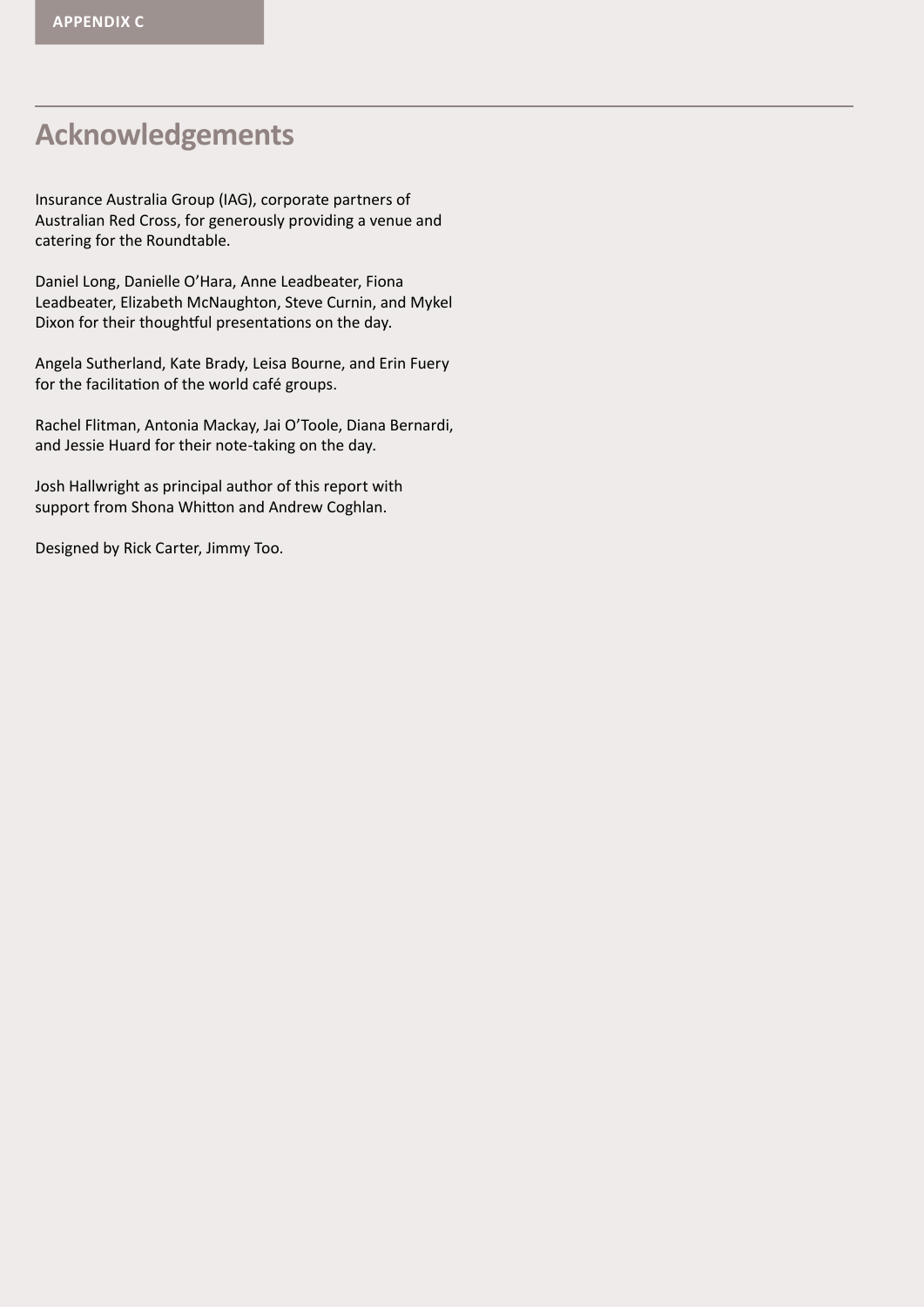- facebook.com/AustralianRedCross
- **9** @redcrossau
- $\begin{bmatrix} \gamma_{\text{ou}} \\ \gamma_{\text{uhe}} \end{bmatrix}$  youtube.com/AustralianRedCross
- $\boxed{\mathbf{in}}$  linkedin.com/company/australian-red-cross